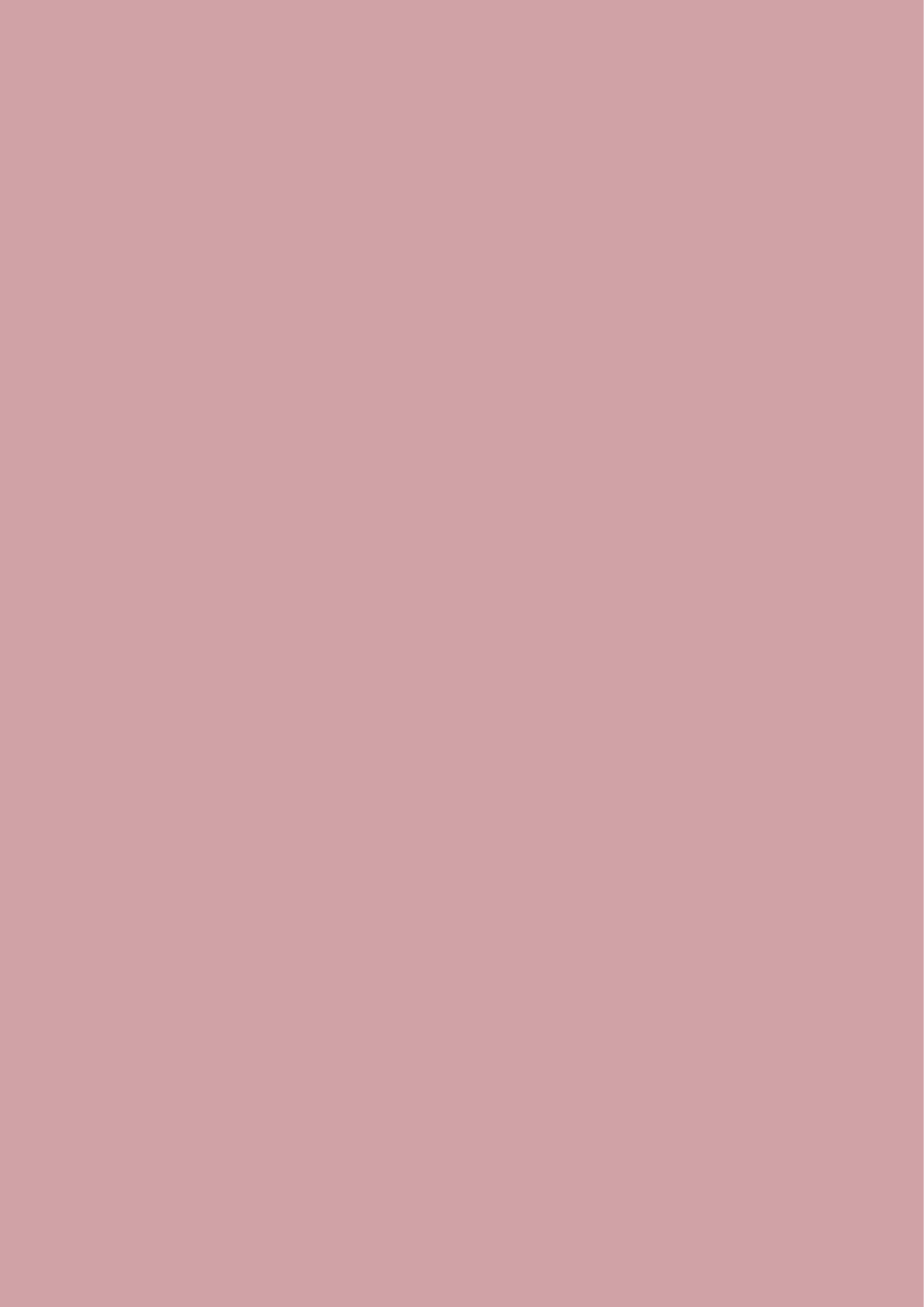## Abstract

Most of the amendments to prudential and resolution legislation introduced in the European Union (EU) in 2019 have already been implemented for credit institutions over the course of 2021. These include a broad set of measures aimed at reducing risks in the banking sector, boosting its strength and progressing towards the completion of the Banking Union. These risk mitigation measures give continuity to the substantial change in prudential rules carried out in 2013 in response to the shortcomings identified in the financial sector in the wake of the financial crisis and which prompted the adoption of the Basel III framework in the EU. They also give continuity to the resolution framework introduced in 2014 to ensure the orderly resolution of non-viable banks, minimising the repercussions of banking crises on the real economy, taxpayers and depositors. The fresh revision of European rules here at hand aims to make progress in the pass-through to European regulations of the internationally agreed reforms. It also aims to change certain aspects in light of the experience accumulated and the inefficiencies detected in the years during which the previous regulations were applied. This article reviews the most salient prudential and resolution measures introduced, presents some reforms that have already been rolled out and describes certain aspects that have not yet been addressed.

Keywords: Basel, prudential regulations, solvency, macroprudential, resolution, MREL.

# 1 Introduction

In June 2013 the European Parliament and the Council of the European Union approved Directive 2013/36/EU<sup>1</sup> on access to the activity of credit institutions and their prudential supervision (known as CRD IV) and Regulation (EU) No 575/2013<sup>2</sup> on prudential requirements for credit institutions (known as the CRR), substantially modifying prudential rules for credit institutions. Thus, the international regulatory framework known as Basel III was introduced (agreed by the Basel Committee on Banking Supervision - BCBS) to respond to the shortcomings identified in the financial sector as a result of the financial crisis. Basel III included new prudential requirements,

<sup>1</sup> Directive 2013/36/EU of the European Parliament and of the Council of 26 June 2013 on access to the activity of credit institutions and the prudential supervision of credit institutions, amending Directive 2002/87/EC and repealing Directives 2006/48/EC and 2006/49/EC.

<sup>2</sup> Regulation (EU) No 575/2013 of the European Parliament and of the Council of 26 June 2013 on prudential requirements for credit institutions and amending Regulation (EU) No 648/2012.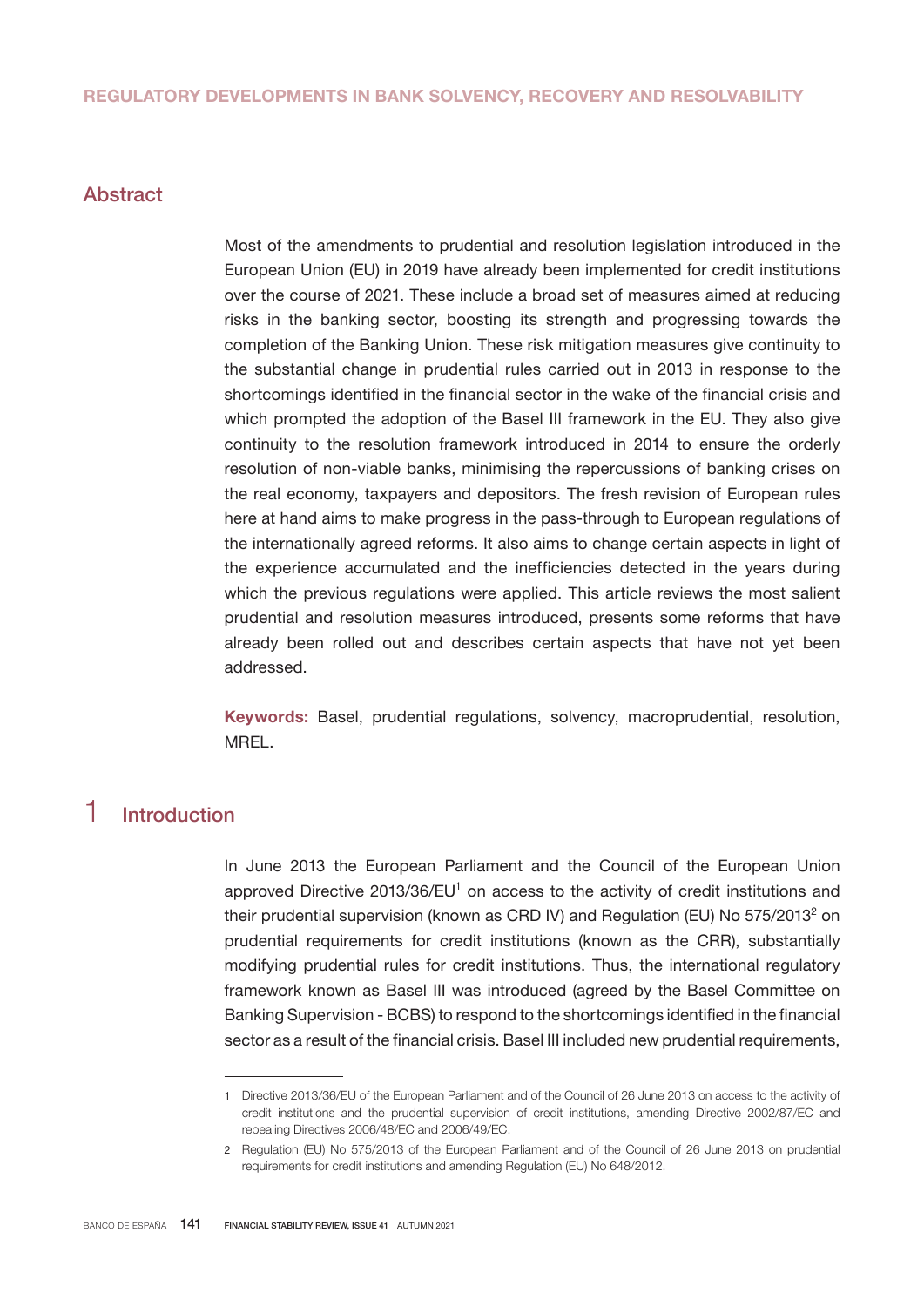such as the leverage ratio, the liquidity ratios or the capital buffers. It substantially improved the quality and quantity of regulatory capital and introduced improvements in the treatment of market and counterparty risks. The goal of all this was to improve the solvency of credit institutions and the stability of the financial system as a whole.

Despite this progress, at end 2015<sup>3</sup> the European Commission recognised the need to implement risk mitigation measures to continue weakening the link between banks and sovereign debt $^4$  and to adopt the latest internationally agreed regulatory reforms to solve the problems detected during the crisis. In addition to further boosting the resilience of the EU's banking system, these risk-reduction measures would help to continue making progress in the completion of the Banking Union.

The regulatory framework for banking resolution in the EU has been amply developed since the publication in 2014 of Directive 2014/59/EU (BRRD),<sup>5</sup> which equipped the authorities with tools and competencies to ensure the orderly resolution of nonviable credit institutions, with the aim of minimising the repercussions thereof on the real economy, taxpayers and depositors. Following its entry into force, the shareholders and creditors of the institution are the first ones to bear the costs of resolution, while deposits up to €100,000 are exempt from assuming losses and are protected by deposit guarantee schemes. The Single Resolution Fund (SRF) may be used to implement the resolution tools once the shareholders and creditors have borne the losses and recapitalised the institution for an amount equal to at least 8% of its total liabilities, including own funds (TLOF).

In November 2016 the European Commission unveiled the package of legislative proposals which sought to reduce risks in the banking sector, known as risk-reducing measures (RRM). Following a lengthy negotiation between the European Parliament and the Council, on 7 June 2019 the Regulation and Directive amending the CRR and the CRD (CRR II $^6$  and CRD V<sup>7</sup>, respectively) and the Directive amending the BRRD (BRRD II)<sup>8</sup> were published in the Official Journal of the European Union. This revision of the CRD, the CRR and the BRRD had two main objectives:

<sup>3</sup> See European Commission (2015).

<sup>4</sup> Best known as the bank-sovereign doom loop whereby, in summary, public support to the financial sector is ultimately detrimental for public finances, the economy and, lastly, once again, bank assets.

<sup>5</sup> Directive 2014/59/EU of the European Parliament and of the Council of 15 May 2014 establishing a framework for the recovery and resolution of credit institutions and investment firms.

<sup>6</sup> Regulation (EU) 2019/876 of the European Parliament and of the Council of 20 May 2019 amending Regulation (EU) No 575/2013 as regards the leverage ratio, the net stable funding ratio, requirements for own funds and eligible liabilities, counterparty credit risk, market risk, exposures to central counterparties, exposures to collective investment undertakings, large exposures, reporting and disclosure requirements, and Regulation (EU) No 648/2012.

<sup>7</sup> Directive (EU) 2019/878 of the European Parliament and of the Council of 20 May 2019 amending Directive 2013/36/EU as regards exempted entities, financial holding companies, mixed financial holding companies, remuneration, supervisory measures and powers and capital conservation measures.

<sup>8</sup> Directive (EU) 2019/879 of the European Parliament and of the Council of 20 May 2019 amending Directive 2014/59/EU as regards the loss-absorbing and recapitalisation capacity of credit institutions and investment firms, and Directive 98/26/EC.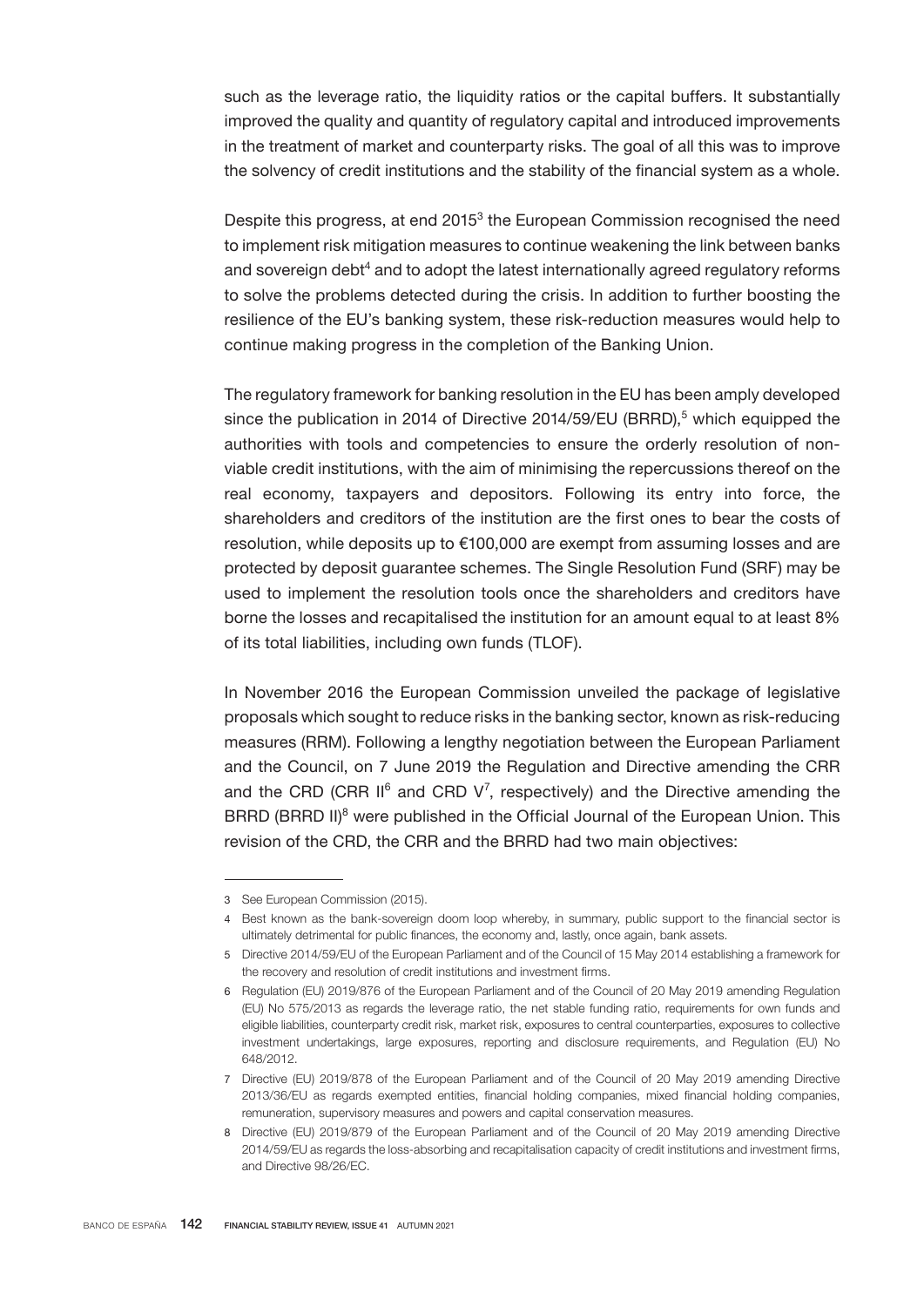- Transposing into European legislation the reforms agreed at international level which had not been completed in the previous reform. These include most notably: introduction of new counterparty and market risk frameworks; certain adjustments to the large exposures regime; introduction of a net stable funding ratio; introduction of a leverage ratio in Pillar 1; introduction of the new interest rate risk framework; and implementation of the total loss-absorbing capacity (TLAC) standard published by the Financial Stability Board (FSB).
- Changing certain aspects of the regulations in light of the experience accumulated and the inefficiencies detected in their implementation, highlighting the following: the treatment of holding companies; the introduction of the need to create an intermediate parent; the introduction of greater proportionality; changes in the supporting factor for SMEs and the introduction of another supporting factor for infrastructures; the Pillar 2 reform and the adjustments to the macroprudential regime, particularly regarding buffer requirements, with notable changes in the systemic risk buffer to incorporate a sectoral component, and with the introduction of a new leverage ratio buffer for global systemically important institutions (G-SIIs); and the introduction of a series of technical improvements to the resolution framework, specifically for determining the minimum requirement for own funds and eligible liabilities (MREL).

After a transposition period allowed for institutions to prepare, at end-2020 most of the provisions of CRD V and BRRD II had been implemented, as was, in general, CRR II in June, with some exceptions.<sup>9</sup>

It is important to note that the following amendment of the CRR and CRD texts (CRR III and CRD VI), which will incorporate into EU law the finalisation of Basel III, is already in motion and, accordingly, the reform to which this article refers did not address many of the main Basel III changes agreed in 2017, such as, inter alia, those relating to credit risk, operational risk or the output floor.

Section 2 details the most important measures introduced by CRR II and CRD V in the prudential framework, their application date and how the transposition is being conducted in Spain. The Basel III finalisation reforms and their pass-through to EU legislation are also discussed. Section 3 describes the most significant reforms introduced regarding resolution, and certain aspects not yet addressed that will, at

<sup>9</sup> There have been other partial amendments between the two large prudential reforms mentioned above (in 2013 and 2019). One of the main ones took place in 2017 as a result of the review of the regulatory and prudential treatment of securitisations within the Basel III framework, which aimed to reduce reliance on external credit ratings, simplify and limit the number of methods used to calculate capital requirements and increase the requirements for riskier exposures. Other amendments during this period included, for instance, those concerning the transitional arrangements owing to the introduction of IFRS 9, the minimum loss coverage for non-performing exposures, the liquidity coverage requirement and the leverage ratio.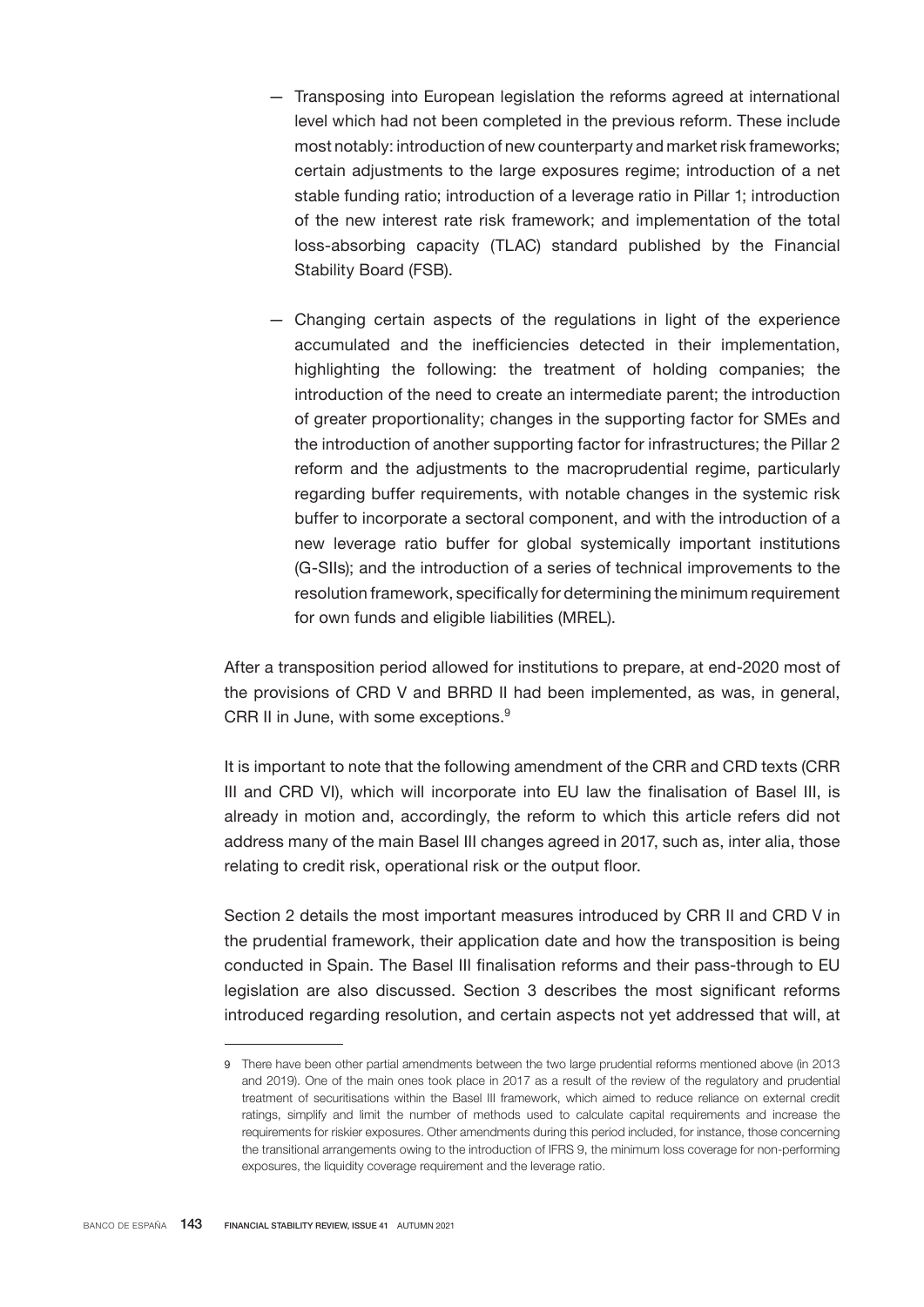least partially, be the object of a coming reform (BRRD III). Lastly, Section 4 sets out some conclusions.

# 2 Reform of the prudential framework

The main developments introduced by CRR II and CRD V, grouped into key issues, are discussed below.

## 2.1 Parent companies and other issues relating to the scope of application

Financial holding companies are companies whose main activity consists of holding shares and which are the parent of a banking group. Under CRD IV, these companies were subject to prudential requirements on a consolidated basis. However, the subsidiaries of these groups were not always able to ensure compliance with these requirements at group level, nor did the supervisors have powers over these companies at individual level.

The CRD V amendments provide for a specific administrative approval procedure in Article 21a, as well as adequate supervisory measures to ensure compliance with the requirements applicable to the group on a consolidated basis. To obtain such approval, the financial holding company must have both the capacity to manage the group and characteristics allowing for an effective consolidated supervision of the procedures and the assignment of functions within the group, the group's structural organisation, and the suitability of its shareholders and senior officers. If a series of conditions are met (such as not making management or financial decisions with an impact on the group), the company may be exempt from requiring approval.

With this amendment, the scope of application of prudential requirements on a consolidated basis and of the direct supervisory powers envisaged in the prudential regulations is extended to these holding companies. The competent authority may thus directly require the holding company to comply with the group requirements at consolidated or sub-consolidated level, without being subject to additional prudential requirements on an individual basis.

Article 21b of CRD V introduces the requirement of an intermediate parent undertaking (IPU) with the aim of simplifying consolidation and resolution at European level for third-country groups operating in the EU. Thus, when two or more EU institutions are part of a third-country group, they are required to establish an IPU on which all the subsidiaries depend when they jointly exceed a balance sheet threshold of €40 billion (including branches). The IPU must be a credit institution or a holding company. In certain cases, two IPUs will be allowed.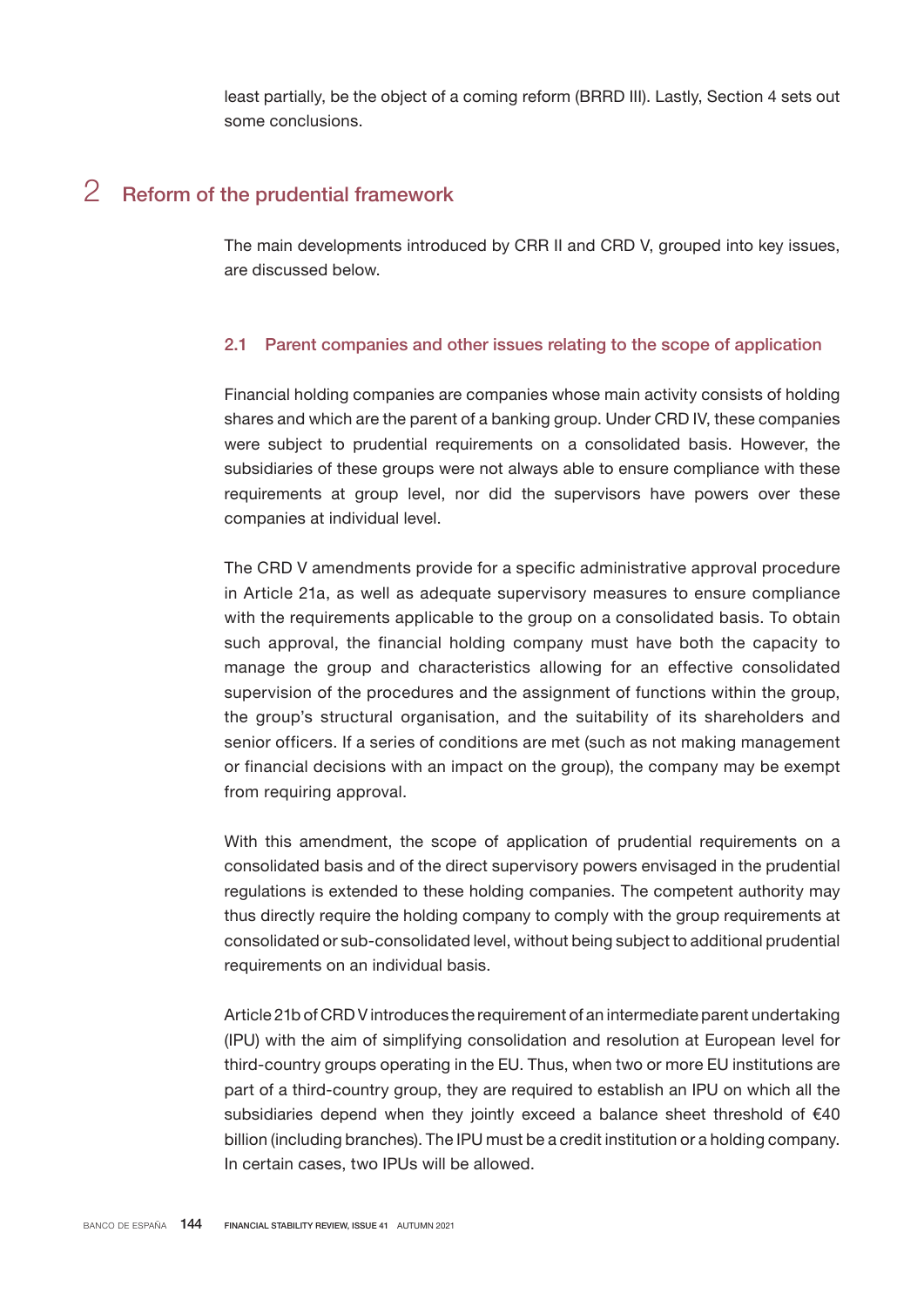## 2.2 Own funds and eligible liabilities

With respect to the changes made to own funds requirements, of note is the change in the name of Part Two of the CRR to "own funds and eligible liabilities", since a key goal of the CRR II amendments has been to transpose into EU law the FSB's standard on total loss-absorbing capacity (the TLAC Term Sheet) (see the Section "Reform of the resolution framework"). In this connection, the criteria arising from resolution provisions that ensure the loss-absorbing capacity of instruments have been included in the conditions for calculating own funds and eligible liabilities. As regards other issues, aside from simplifying administrative procedures related to own funds instruments, no substantial changes (only certain adjustments) have been made to the framework defined in the previous reform.

As regards deductions, it is established that new deferred tax assets generated from 23 November 2016 must be deducted from regulatory own funds, even if their recovery does not depend on future income, which does not have a direct impact on previously generated assets.<sup>10</sup> Investments in software, considered as intangible assets, may be exempt from deduction if, based on criteria defined by the European Banking Authority (EBA) and adopted by the European Commission,<sup>11</sup> they have been prudently valued and their value is not negatively affected by procedures of resolution, insolvency or liquidation of the institution.<sup>12</sup>

Under the CRR, the calculation of capital instruments issued by subsidiaries in third countries was hampered, since subsidiaries were required to be institutions or companies subject to the CRD and the trigger for converting Additional Tier 1 (AT1) capital into Common Equity Tier 1 (CET1) capital had to be calculated by applying CRR rules. Following the reform, in issuances outside the EU, the issuer may be a holding company if it is subject to prudential requirements as stringent as those to which third-country credit institutions are subject and the European Commission has decided that these rules are equivalent to those of the CRR. Also, the trigger in AT1 instruments may be calculated in accordance with the national law of a third country if the competent authority of the European institution, after consulting the EBA, is satisfied that the law and the contractual provisions governing such instruments are at least equivalent to those set out in the CRR.

## 2.3 Proportionality principle

The CRR already provided for the application of some proportionality through risk measurement approaches of varying complexity (standardised approach / internal

<sup>10</sup> Article 39 of the CRR.

<sup>11</sup> Commission Delegated Regulation (EU) 2020/2176 of 12 November 2020 amending Delegated Regulation (EU) No 241/2014 as regards the deduction of software assets from Common Equity Tier 1 items.

<sup>12</sup> Article 36 of the CRR.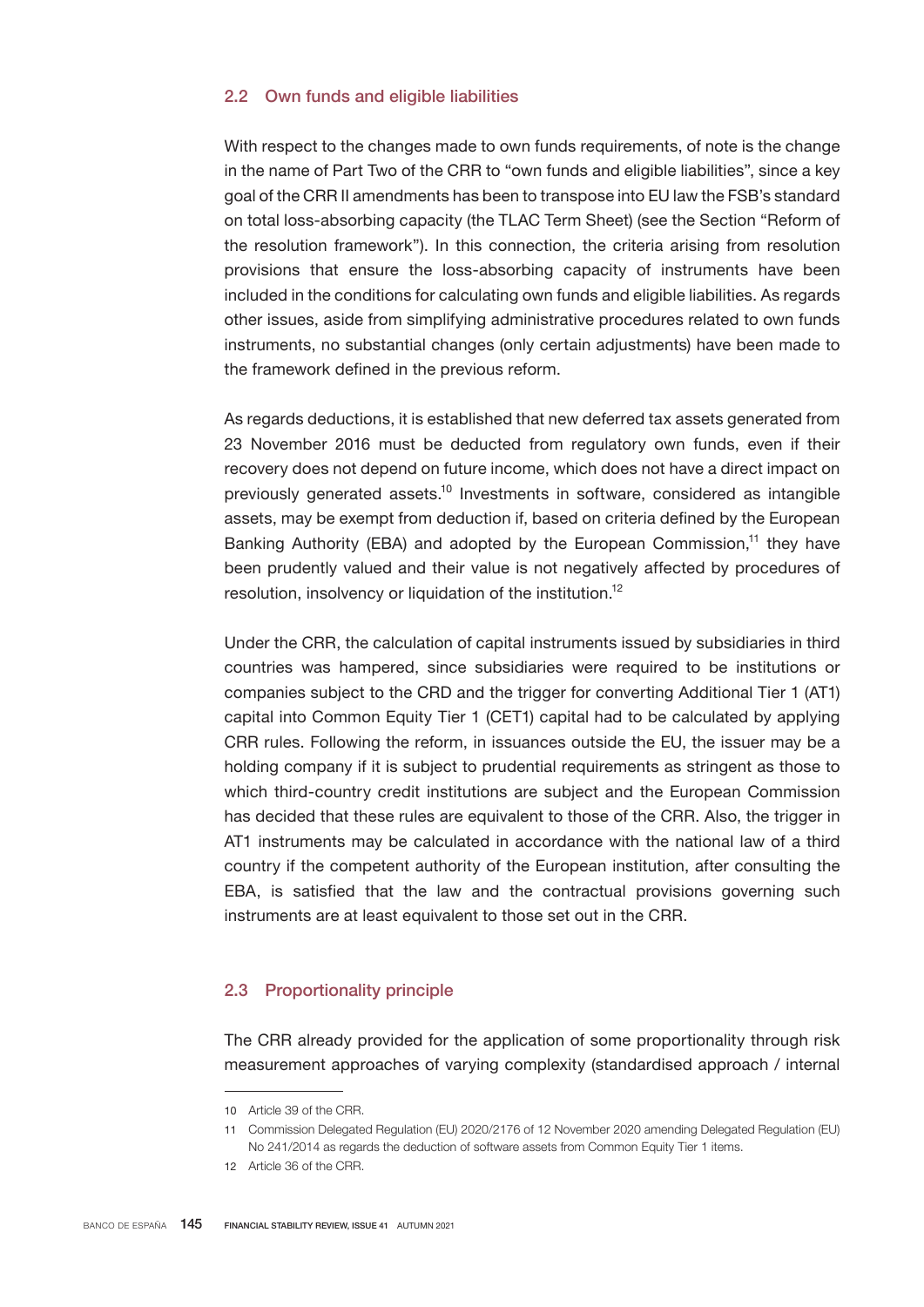models) or in the form of exemption from certain requirements. This would be the case of institutions with small trading books, whose trading exposures are not subject to the market risk framework, but to the credit risk framework.

The amendment made establishes the principle that new prudential requirements should not be overly burdensome for smaller institutions, such that they may be applied in a more proportionate manner. To this end, the definition of a "small and non-complex institution<sup>"13</sup> is introduced based on certain quantitative and qualitative requirements: its total average assets do not exceed €5 billion (Member States may lower that threshold, an option not exercised in Spain); the size of the trading book is considered small; the total value of its derivative positions and the volume of cross-border activity outside the European Economic Area (EEA) do not exceed certain thresholds; it does not use internal models; and it is subject to simplified obligations in relation to recovery and resolution. Even if these requirements are met, the competent authority may exclude an institution from the small and noncomplex category.

The foregoing definition is established as the basis for applying the principle of proportionality in several CRR and CRD areas, such as reporting,<sup>14</sup> Pillar  $3$ ,<sup>15</sup> the net stable funding ratio and interest rate risk. Other areas of the regulations also address the principle of proportionality, albeit on the basis of criteria other than those addressed in the definition, e.g. the supervisory review and evaluation process (SREP) and remuneration rules.

## 2.4 Pillar 1

Although the revision of the credit risk framework according to the latest international standards, approved in December 2017, has not been the object of this reform, certain measures have nonetheless been introduced. These include most notably the adjustment for offsetting the effect of losses arising in sales of portfolios in default, from 23 November 2016 to up to three years after the entry into force of CRR II, in estimates of loss-given default  $(LGD)$ <sup>16</sup> The purpose of this measure is to make it easier for banks to remove bad assets from their balance sheets and hence improve their lending capacity, preventing bulk sales of these assets from unduly penalising their loss estimates. However, the application of this measure (possible from 27 June 2019) has run into interpretation problems because its wording is not very precise.

<sup>13</sup> Article 4(1)(145) of the CRR.

<sup>14</sup> Part Seven A of the CRR specifically relating to reporting (formerly a chapter of Part Three) has been created, although there are still specific provisions in other parts of the CRR. References to minimum frequencies are eliminated.

<sup>15</sup> Part Eight of the CRR on institutions' disclosures has been reformed to adjust the content and frequency of this information depending on the size and complexity of the institution and to adapt it to international standards.

<sup>16</sup> Article 500 of the CRR.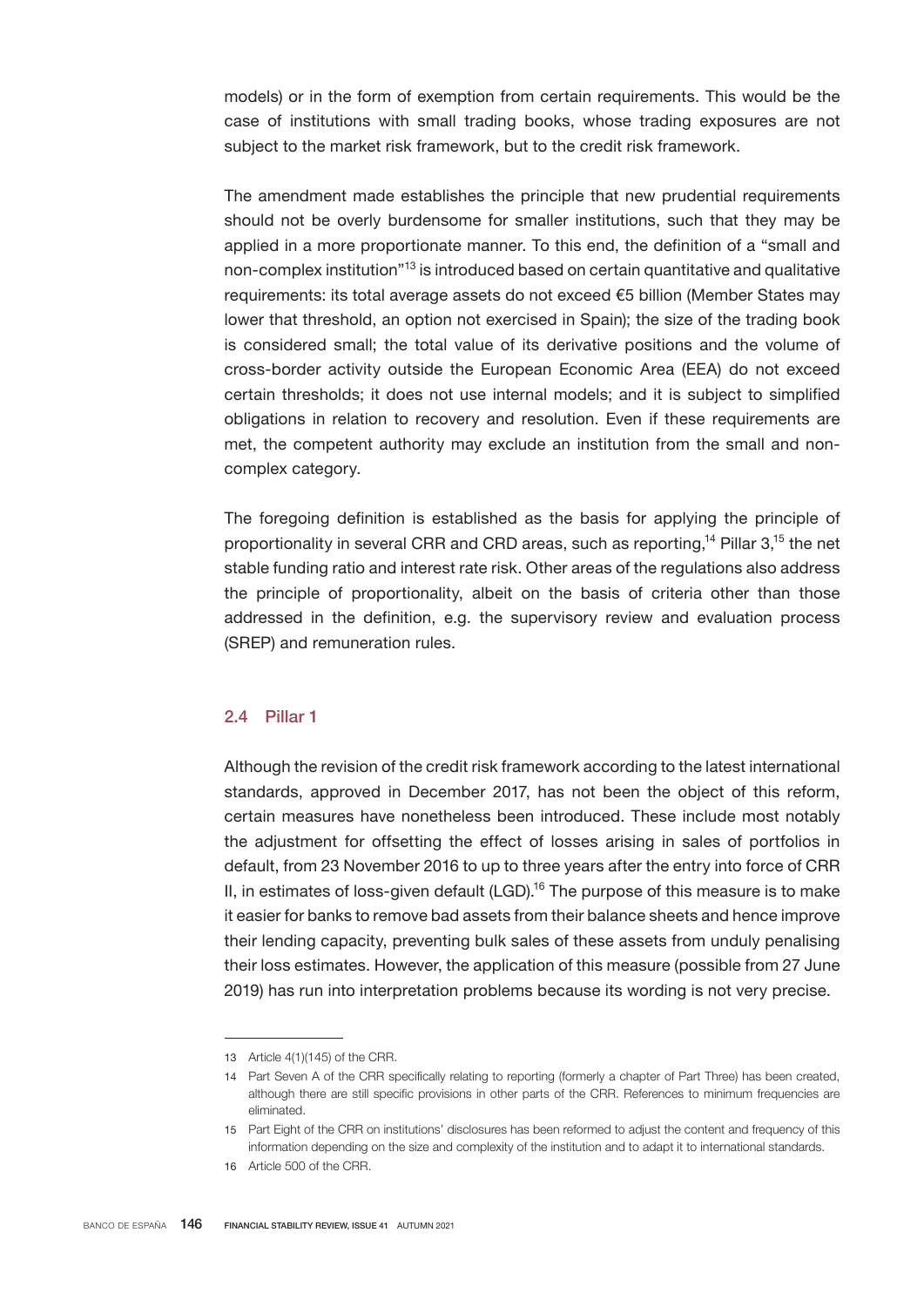In credit risk, the SME supporting factor has been revised to extend its scope.<sup>17</sup> increasing from  $\epsilon$ 1.5 million to  $\epsilon$ 2.5 million the amount of the exposure to SMEs that benefits from a reduction by applying a factor of 0.7619 to capital requirements, and incorporating a reduction factor of 0.85 for exposures over €2.5 million. A supporting factor of 0.75 has also been introduced for infrastructure projects, $18$  provided they meet a series of criteria enabling them to reduce their risk profile and improve cash flow predictability. Both factors are mainly economic policy measures, but their prudential motivation is debatable and some regulators consider they should be eliminated.<sup>19</sup>

A new standardised approach has been introduced for counterparty credit risk (SA-CCR) in replacement of the standardised method and the market price valuation method, with the aim of overcoming their limitations.<sup>20</sup> Also, the possibility of applying simplified methods based on the size of an institution's derivatives business is envisaged. For this purpose, the original exposure method has been recalibrated and a simplified approach (based on the SA-CCR) has been developed. The rule applies from 28 June 2021 and will have an impact on other areas, such as the leverage ratio and the limits to large exposures.

Following the financial crisis, it was observed that the current market risk framework had limitations regarding sensitivity to risk, an aspect which prompted a comprehensive revision to the framework at international level, known as the Fundamental Review of the Trading Book (FRTB). The standardised and internal model-based approaches have been reviewed and redesigned, $2<sup>1</sup>$  in an attempt to correct the limitations regarding sensitivity to risk detected during the financial crisis. In the EU, the reporting requirements under the new framework will be implemented first.<sup>22</sup> Capital requirements will be introduced subsequently, with a new legislative proposal. Until then, institutions will continue to apply the current framework for capital requirements and market disclosure purposes. This design has gained preference over the alternative approach of phasing-in the requirements gradually. Also notable is the increase in the trading business volume threshold from €15 million to €50 million as one of the criteria for exempting an institution from applying market risk requirements and replacing them with credit risk requirements.

Regarding the large exposures limit, certain aspects of the Basel framework published in 2014, which were not included previously, have been introduced in the

<sup>17</sup> Article 501 of the CRR.

<sup>18</sup> Article 501a of the CRR.

<sup>19</sup> For instance, the EBA in its recommendations in response to the call for advice on the Basel III reforms (see EBA (2019)).

<sup>20</sup> Chapter 6, on counterparty credit risk, of Title II of Part Three of the CRR.

<sup>21</sup> Title IV of Part Three of the CRR (Articles 325 to 325bp are created).

<sup>22</sup> Reporting under the alternative standardised approach is mandatory from 30 September 2021. Reporting under the new internal model approach will be mandatory three years after the entry into force of the latest regulatory technical standards envisaged in the CRR (Article 430b(3)). At the cut-off date for this article, the EBA had published its proposed regulatory technical standards, but the European Commission had not yet adopted them.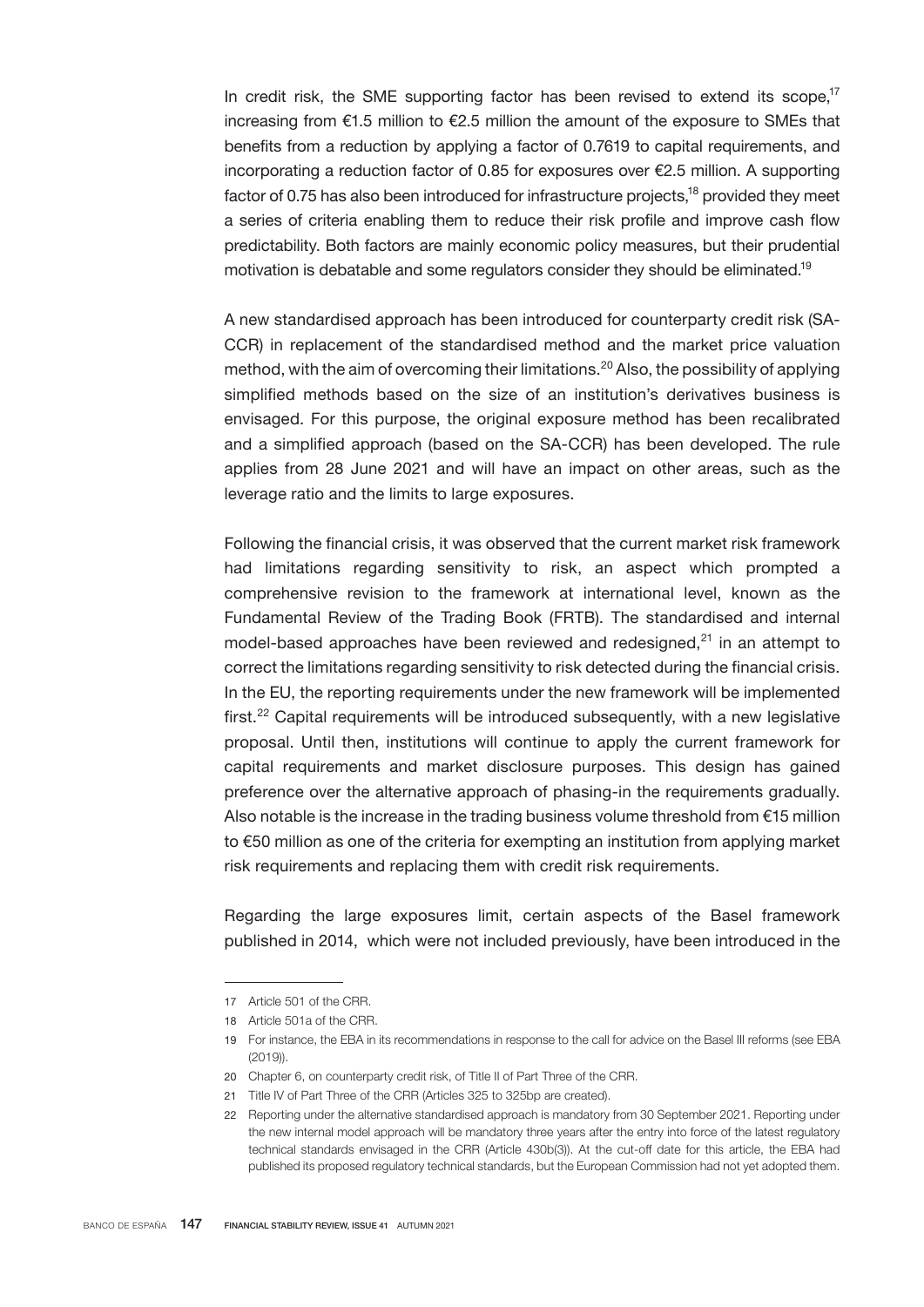CRR.<sup>23</sup> Thus, the base used to calculate Tier 1 capital limits has been restricted and a lower limit has been set for G-SII exposures to other G-SIIs: 15% compared with the general 25% limit (see the section on macroprudential aspects). Also included are new automatic and other discretionary exemptions for the competent authority, which the latter must justify.

As regards liquidity risk, CRR I incorporated the liquidity coverage ratio (LCR), whereby institutions must hold a volume of liquid assets sufficient to cover net cash outflows over 30 days in situations of stress. In addition, reporting requirements were incorporated for competent authorities to assess whether an adequate longterm funding structure was in place, as were other monitoring tools reflecting the profile, nature and complexity of institutions' activities. CRR  $II^{24}$  introduces a net stable funding ratio (NFSR) requirement of at least 100%. Also, a simplified metric (sNSFR) and the possibility of applying proportionality in monitoring tools are introduced for small and non-complex institutions. Lastly, certain definitions and concepts are adjusted.

### 2.5 Leverage ratio

An important development in the previous prudential regulatory reform was the introduction of a leverage ratio based on a simple measure not linked to risk, which aimed to avoid the build-up of excessive leveraging by institutions and to supplement risk-based requirements. At the same time, it would resolve the problem of risk underestimation by institutions' internal models. However, capital requirements were not imposed initially and there were only ratio calculation, supervisory reporting and disclosure obligations. Also, the risk of excessive leverage was introduced as a Pillar 2 risk, which banks should manage and the competent authorities should include in the supervisory review and evaluation process.

In the current CRR reform, $25$  a minimum requirement of 3% of institutions' total exposure measure, which applies from 28 June 2021, has been introduced. Also, new exemptions are recognised to prevent the new requirement from penalising certain business models and lines (e.g. loans from public development banks, officially supported export credits, exposures between institutions in an institutional protection scheme (IPS)), or to facilitate the application of monetary policies (temporary exemption of certain exposures to central banks under exceptional macroeconomic circumstances). This involves incorporating the Basel III standard on the leverage ratio, in accordance with the December 2017 reform, which specified certain aspects of the ratio's design.

<sup>23</sup> Part Four of the CRR.

<sup>24</sup> Part Six of the CRR (Articles 428a to 428az are created).

<sup>25</sup> Part Seven of the CRR.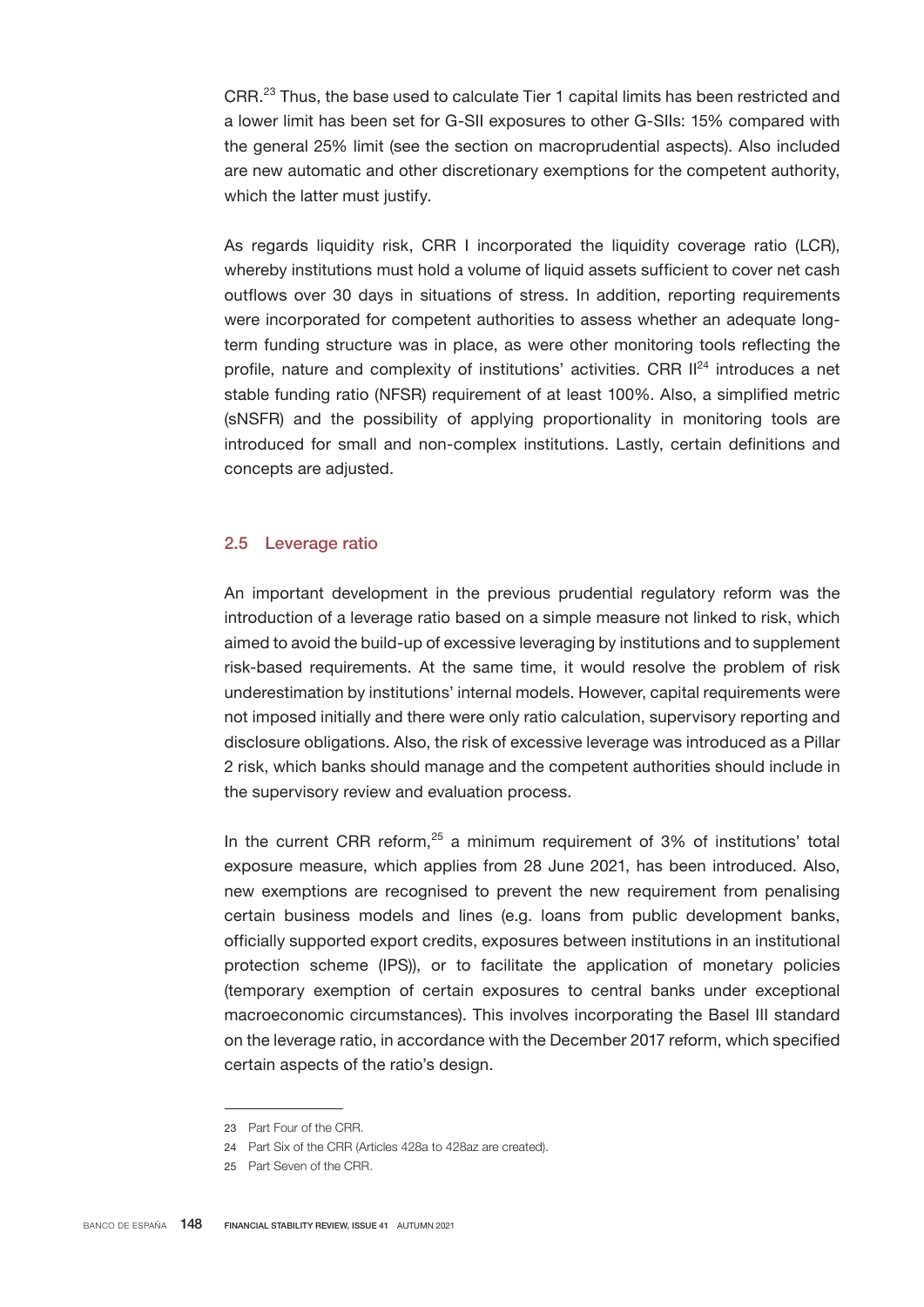In addition, a leverage ratio buffer requirement for G-SIIs has been introduced. It is set at 50% of their risk-based buffer rate (see the section on macroprudential aspects).

## 2.6 Pillar 2

CRD IV envisaged the possibility of imposing supervisory measures (Pillar 2), including most notably the additional own funds requirement for risks not covered by the CRR. These uncovered risks could be micro or macroprudential.

Pillar 2 has been redesigned in the current reform, splitting it into a requirement (P2R), implemented in Article 104a, and a supervisory quidance (P2G) $^{26}$ , laid down in Article 104b, that should be limited to covering microprudential risks, since they are both specific to each institution. Thus, the P2R will cover elements not covered or not sufficiently covered by own funds requirements for risks other than excessive leverage. Its minimum composition has also been established. At least three fourths must be covered with Tier 1 capital, of which another three fourths will be CET1 capital. However, the competent authority may require a more stringent composition when necessary, taking into account the specific circumstances of the institution.

The P2G, for its part, is a guidance – not a requirement – on additional own funds for risks other than excessive leverage. This supervisory expectation, for the purpose of addressing prospective stress scenarios, is based on a review of the institution's estimated internal capital and the supervisory stress exercise. As it is a guidance, failure to reach the P2G level would not trigger restrictions on distributions in case of failure to meet buffer requirements (if the combined buffer requirement is met) nor, in principle, have direct consequences. In the event of repeatedly failing to comply with the P2G, the competent authority may convert it into a P2R (requiring the supervisor to submit a compliance restoration plan). Disclosure of P2G will not be mandatory, although the competent authority may require it, nor has a minimum composition been set.

With the introduction of a leverage ratio, an independent P2R and P2G are established (P2R-LR and P2G-LR), as laid down in the aforementioned articles of CRD V, taking as a reference the total exposure measure instead of the total amount of the risk exposure (commonly known as risk weighted assets - RWAs). From this viewpoint, P2R-LR will cover elements not sufficiently covered by own funds requirements for excessive leverage risk, while P2G-LR will be guidance in parallel with P2G for excessive leverage risk.

<sup>26</sup> Some of the elements introduced in Pillar 2, such as P2G or the minimum composition of P2R, had already been incorporated by the EBA in its guidelines for common procedures and methodologies for the supervisory review and evaluation process.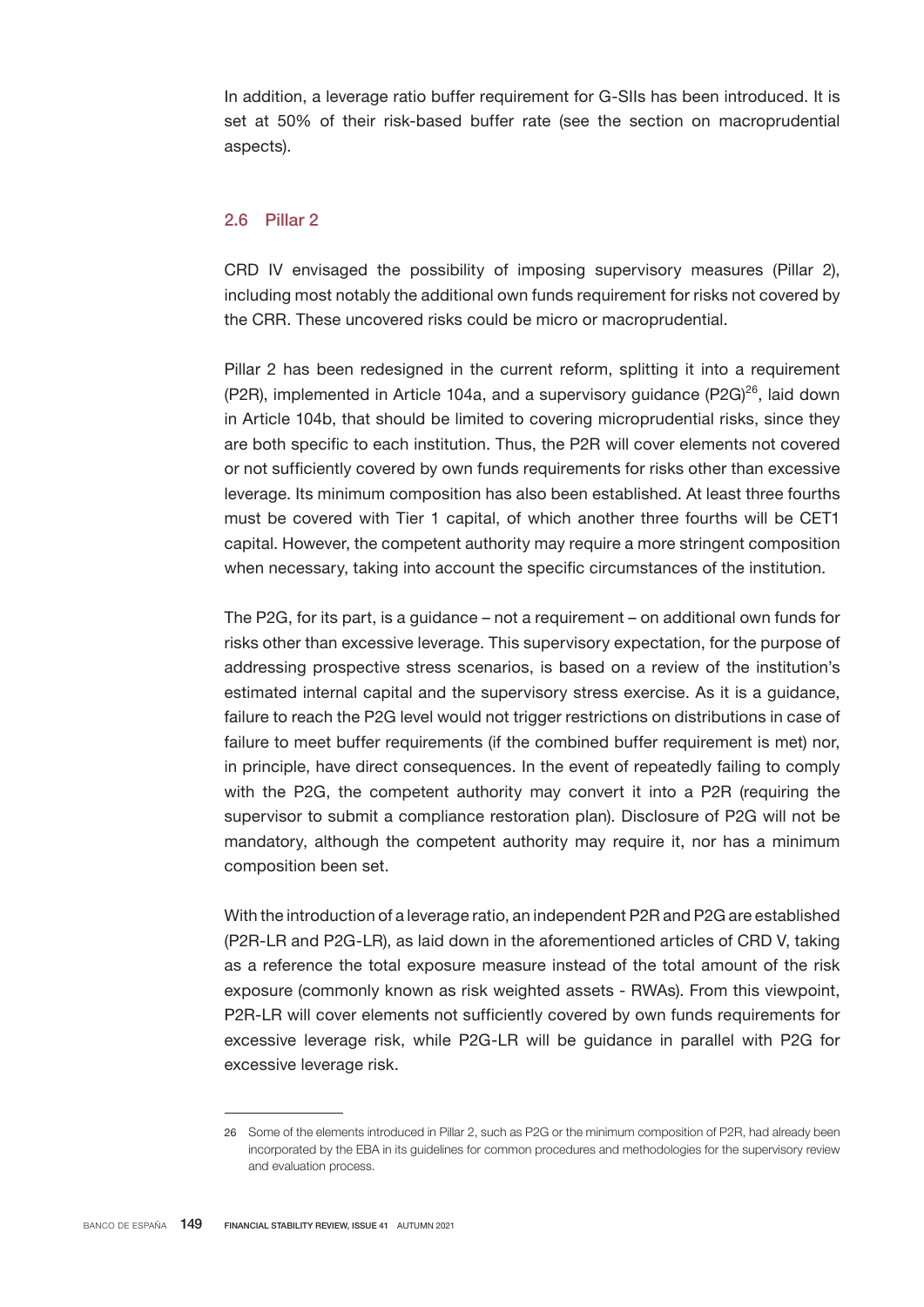The assessment of the risks an institution poses to the financial system is eliminated in the SREP. This gives the exercise a mainly microprudential perspective. New elements are introduced, such as the assessment of the suitability of governance mechanisms, the business model and the institution's diligence regarding the prevention of money laundering and terrorist financing (AML/CTF). Also, the EBA is urged to assess the advisability of including environmental, social and governance risks.

As regards the interest rate risk, under CRD IV institutions were required to assess and manage the interest rate risk arising from non-trading book activities, and provided for the adoption of supervisory measures at least when the economic value of an institution decreased by more than 20% of its own funds in the event of certain interest rate changes.

CRD V introduces a standardised methodology for quantifying the impact of interest rate changes on economic value and on net interest income, as well as a simplified standardised methodology for small and non-complex institutions.<sup>27</sup> Thus, competent authorities may require the use of the standardised approach (or institutions may choose to adopt it) when the internal systems are not satisfactory or when the simplified methodology does not adequately capture the risk. The EBA will have to develop the two methodologies in a regulatory technical standard.

Supervisory measures are also envisaged, $28$  at least where an institution's economic value changes by more than 15% of its Tier 1 capital under six supervisory scenarios, or in the event of a large decline in net interest income under two supervisory scenarios. The EBA shall develop in a regulatory technical standard the supervisory shock scenarios, the methodological and parametric assumptions, and the definition of a large decline in net interest income.

Although the mandates expired on 28 June 2020, the work has not concluded and the uniform European regime has not yet been published.

## 2.7 Macroprudential aspects

The macroprudential policy framework contained in the CRD and the CRR has also changed substantially, driven by the experience gained in recent years in the EU in the use of macroprudential tools. The CRR II and CRD V amendments aim to make the current framework more flexible, improve the delimitation of its scope and ensure that the tools are used in a manner consistent with their purpose. In line with these objectives, and as mentioned previously, Pillar 2 has been restricted to the

<sup>27</sup> Article 84 of the CRD.

<sup>28</sup> Article 98 of the CRD.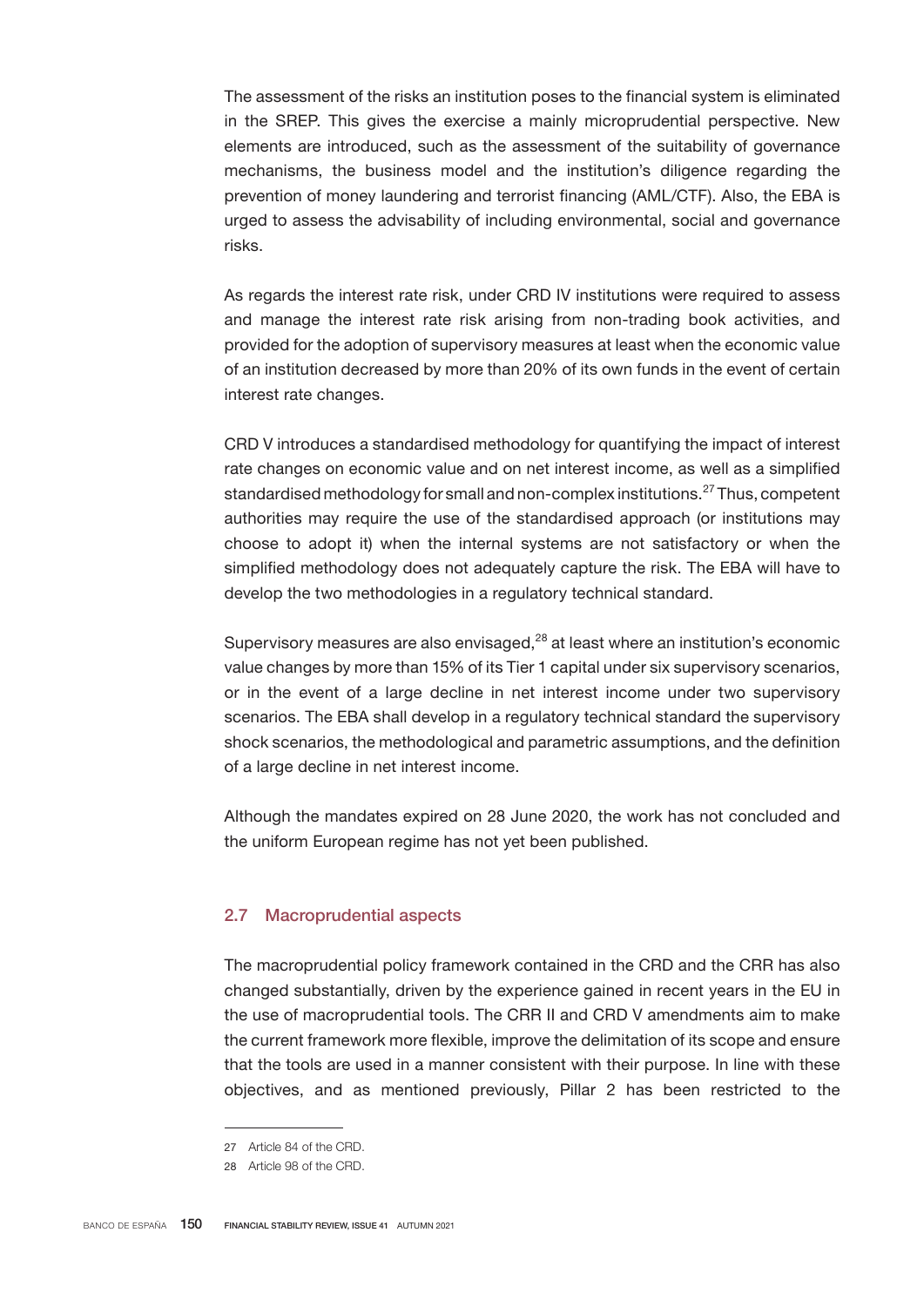microprudential field, in order to deal only with the risks specific to each regulated institution, discarding its use for addressing systemic risks or vulnerabilities, which is the object of macroprudential policy.

As regards the measures relating to the application of capital buffers, the key new developments are found in Articles 131 and 133 of the CRD, on capital buffers for G-SIIs and other systemically important institutions (O-SIIs) and on the systemic risk buffer, respectively, and in Article 92 of the CRR, which introduces the leverage ratio buffer requirement for G-SIIs.

In the CRD, the most significant change is probably that made to the design of the systemic risk buffer, which can now be applied at sectoral level, as opposed to the previous situation in which it only applied to risk-weighted assets (RWAs).<sup>29</sup> For this purpose, four main sectors are specified: i) retail exposures to natural persons secured by residential property; ii) exposures to legal persons secured by commercial property; iii) exposures to legal persons other than those specified in point ii); and iv) exposures to natural persons other than those specified in point i).<sup>30</sup> Also, the minimum buffer level of 1% required by CRD IV in the event of activation of this tool is eliminated.

If an authority were to activate an overall buffer (on all exposures) and one or several sectoral buffers, the total buffer requirement would be the sum of all the buffers activated. When the combined systemic risk buffer exceeds 3% of any of the exposures to which it is applied, the opinion of the European Commission must be sought; for levels over 5%, its authorisation is required.

Also, it is specified that the systemic risk buffer should not be used to address risks covered by the buffers for G-SIIs or O-SIIs – a practice followed to date by some European national authorities that considered that the maximum limit set for the O-SII capital buffer was too low – or for risks covered by the countercyclical capital buffer.

The CRD V amendments also increase the maximum limit set for the O-SII capital buffer, up to 3% (formerly, 2%) of RWAs; this level may be exceeded with the authorisation of the European Commission. The upper limit for O-SII buffers applicable to the subsidiaries of groups identified as G-SIIs or O-SIIs now stands at the lower of the

<sup>29</sup> The possibility of applying this buffer at country level remains, both for exposures located in the Member State that sets the measure and for those located in other countries. It may be recalled that all the buffers envisaged in the CRD – the systemic risk buffer, the capital conservation buffer, the countercyclical capital buffer and the buffers for systemically important institutions – must be calculated as a percentage of RWAs and be met with CET1 capital. They differ from the leverage ratio buffer in both aspects, as explained below.

<sup>30</sup> The EBA fulfilled its mandate of defining subsets for each of these sectors by publishing guidelines for the authorities: Guidelines on the appropriate subsets of sectoral exposures to which competent or designated authorities may apply a systemic risk buffer in accordance with Article 133(5)(f) of Directive 2013/36/EU (EBA/ GL/2020/13) of 30 September 2020. These guidelines do not identify specific subsets. Rather, they define several dimensions, elements and sub-dimensions on the basis of which each authority may determine the subsets of the most significant exposures in order to address the systemic risks they identify.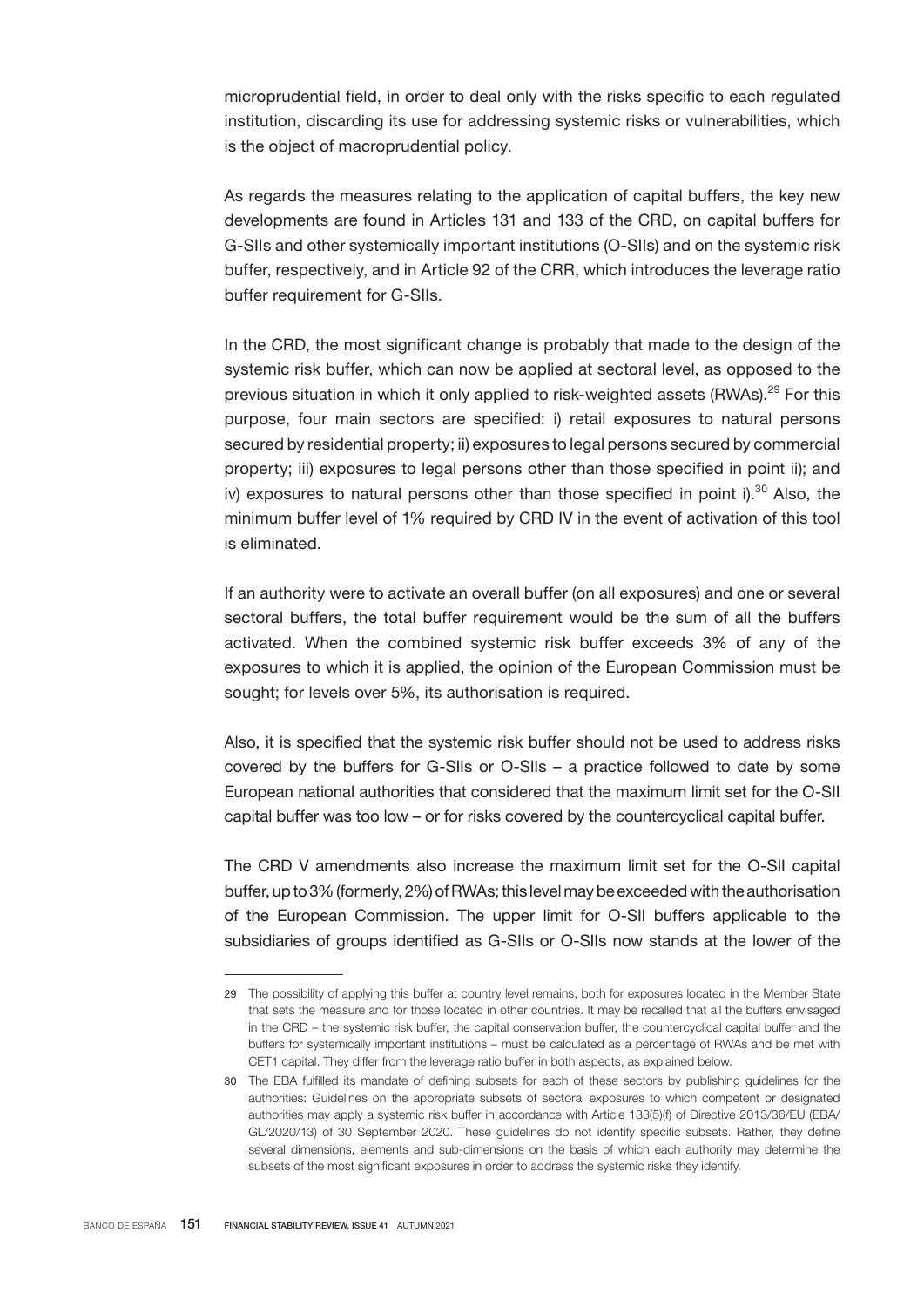G-SII or the O-SII buffer rate applicable to the group on a consolidated basis plus 1 percentage point and 3% of the subsidiary's RWAs (or, as appropriate, the percentage authorised by the European Commission for application to the consolidated group).

Regarding G-SIIs, the main new development relates to the introduction of an additional method for identifying such institutions which differs from the BCBS methodology in that exposures to counterparties in Member States participating in the Single Resolution Mechanism will not be treated as cross-border exposures in the cross-border activity indicator. $31$  The systemic importance score resulting from this method may be used, in the exercise of sound supervisory judgment, to reallocate a G-SII in a lower sub-category from that applicable under the BCBS methodology, with the corresponding change in the capital buffer requirement. Also, the limit of 3.5% that existed for this G-SII buffer is eliminated.

In all circumstances under the new framework the G-SII and O-SII buffers and the systemic risk buffer become additive, up to a limit of 5%; over that limit, the authorisation of the European Commission will be necessary.

As regards the amendments to CRR II, the change with the greatest impact is probably the introduction of a new leverage ratio buffer for G-SIIs, included in the Basel III reform of 2017. This buffer is calculated by multiplying the total exposure measure of an institution's leverage ratio by 50% of the G-SII buffer rate, which, like the leverage ratio, must be met with Tier 1 capital. $32$  Failure to meet this new requirement is associated with restrictions on distributions; the farther the institution is from compliance, the greater the restrictions, in line with those associated with failure to comply with the combined buffer requirement.

The powers conferred in Articles 124 and 164 of the CRR – which, respectively, allow increasing credit risk weights on mortgage portfolios subject to the standardised approach and increasing the loss given default (LGD) parameter for institutions authorised to use internal ratings-based (IRB) approaches – previously lay with the competent (microprudential) authority in CRD IV. Under the new regulations, Member States may assign responsibility for these buffers to the national authority designated to use macroprudential tools. In the case of Spain, this responsibility falls to the Banco de España.<sup>33</sup>

<sup>31</sup> This additional method for identifying G-SIIs has been implemented in Commission Delegated Regulation (EU) 2021/539 of 11 February 2021 amending Delegated Regulation (EU) No 1222/2014 supplementing Directive 2013/36/EU of the European Parliament and of the Council with regard to regulatory technical standards for the specification of the methodology for the identification of global systemically important institutions and for the definition of subcategories of global systemically important institutions.

<sup>32</sup> For example, in the case of Banco Santander (the only Spanish G-SII at present), whose G-SII buffer is 1% of its RWAs, the leverage ratio buffer would be 0.5% of its total leverage exposure.

<sup>33</sup> In accordance with Article 15(1)(d) of Royal Decree 102/2019 of 1 March 2019 creating the Spanish macroprudential authority (AMCESFI), establishing its legal regime and implementing certain aspects relating to macroprudential tools.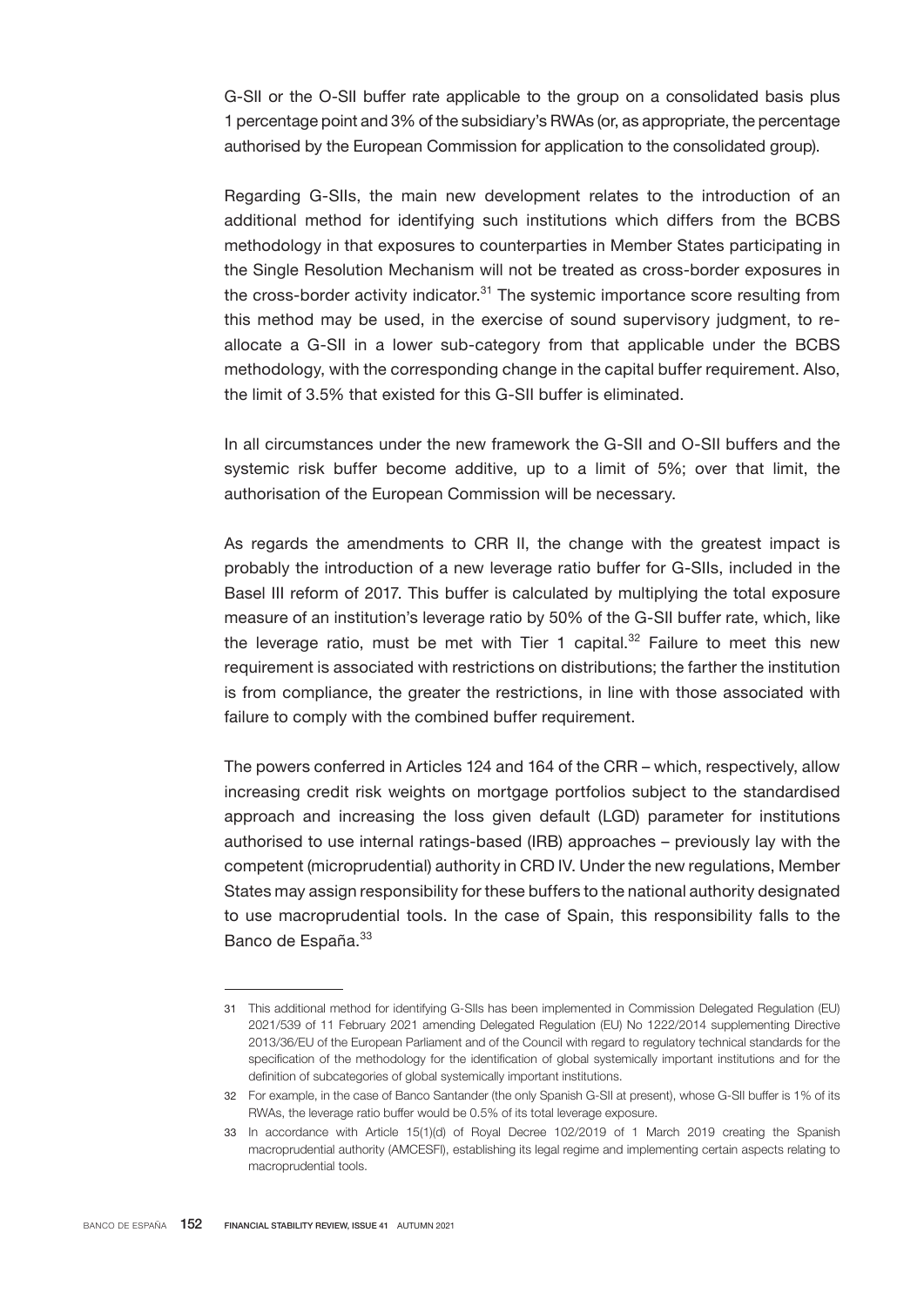A change is also introduced in the large exposures framework, following, as mentioned earlier, the Basel 2014 framework: the limit for exposures between G-SIIs is reduced to 15% of the Tier 1 capital of the lending institution, compared with the general 25% limit. The aim is to reduce systemic risks deriving from interconnections between large institutions and the impact a G-SII's default may have on financial stability.

As regards Article 458 of the CRR, known as "the flexibility package", which allows designated authorities to apply stricter macroprudential measures than those envisaged in the CRD or the CRR to address systemic risks in their jurisdiction, under certain conditions (in particular, the Council of the EU's authorisation), the most significant development is the extension from one to two years of the period during which these measures (or their extensions) remain in force.

In the institutional realm it should be noted that the coordination and oversight role of the European Systemic Risk Board (ESRB) in connection with the macroprudential measures adopted in the EU by the various authorities is strengthened, with the aim of ensuring its sufficiency, consistency and lack of overlaps. The ESRB's dissemination of information in this respect is also reinforced.<sup>34</sup>

Lastly, of note is the renewal of the European Commission's mandate to review the macroprudential framework, by virtue of which it must submit a report to the European Parliament and the Council and, if appropriate, a legislative proposal in December 2022. The current mandate adds new aspects to be assessed. Notable among these are the possibility of adding new types of instruments, such as those targeting borrowers (e.g. limits on lending), to the macroprudential tools available, and the possible extension of the leverage ratio buffer requirement to institutions other than G-SIIs (in particular, O-SIIs). The European Commission should conduct this review every five years. Also, the fallout from the COVID-19 crisis has provided more food for thought in this review of the adequacy of the macroprudential framework, such as the advisability of increasing the share of releasable buffers, as opposed to structural buffers, or the practical difficulties faced by institutions when using their buffers.

## 2.8 Restrictions due to failure to meet buffer requirements and calculation of the maximum distributable amount

CRD IV restricts the distribution of CET1 items, the payment of AT1 coupons and variable remuneration in the event of a failure to meet the combined buffer requirement. Any institutions finding themselves in this scenario must calculate the

<sup>34</sup> ESRB (2020).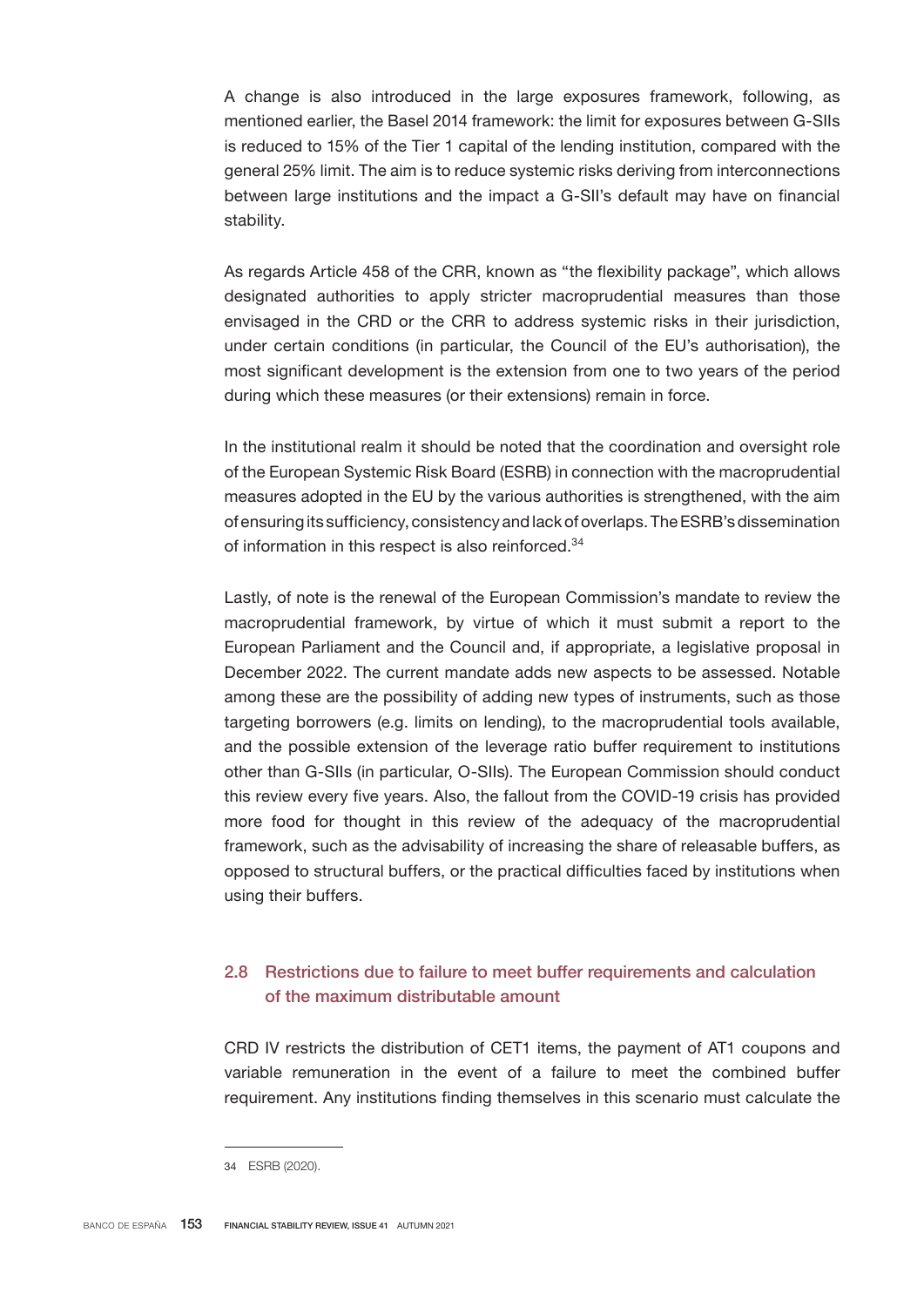maximum distributable amount (MDA), thereby capping any distributions that may be made by any of the above means.

The changes introduced by CRD V include adjustments aimed at ensuring that earnings generated throughout the year (and not simply since the last distribution) can be included in the MDA, thereby increasing the amount of the profits to be factored in.<sup>35</sup> Moreover, the combined buffer requirement is not met where an institution does not have own funds in an amount and of the quality needed to meet at the same time the combined buffer requirement, and the Pillar 1 and Pillar 2 requirements.<sup>36</sup>

Meanwhile, following the introduction of a leverage ratio buffer, leverage-based restrictions have also been placed on Tier 1 capital distributions.<sup>37</sup> This requirement will not be met where an institution does not have Tier 1 capital in an amount and of the quality needed to meet the leverage ratio, the P2R covering the risk of excessive leverage and the G-SII leverage buffer.<sup>38</sup> Institutions must calculate the leverage ratio related maximum distributable amount (L-MDA), using a calculation methodology almost identical to that for the MDA, as well as the distribution percentages.

Figure 1 sets out a summary of the order in which the various requirements must be met, and of the two visions (risks and assets) present in Pillar 1, Pillar 2 and the capital buffers.

The guidance on additional own funds (P2G) constitutes a capital target on top of the minimum requirements for own funds (P1), the additional own funds requirements (P2R) and the combined buffer or leverage ratio buffer requirements. Failure to meet this target does not trigger any distribution-related restrictions.

The leverage-based own funds requirement is a requirement parallel to the riskbased own funds requirements. The requirement of additional own funds to cover the risk of excessive leverage (P2R-L) must be added to the 3% minimum leverage ratio (P1), and not the risk-based minimum own funds requirement.

While own funds may be used interchangeably for either stack of requirements, they cannot be used to comply with several requirements simultaneously within a single stack.

### 2.9 Governance and remuneration

The current legislation requires some clarification as regards the suitability requirements for members of the board of directors, the scope of such requirements

<sup>35</sup> Article 141 of the CRD.

<sup>36</sup> Article 141a of the CRD.

<sup>37</sup> Article 141b of the CRD.

<sup>38</sup> Article 141c of the CRD.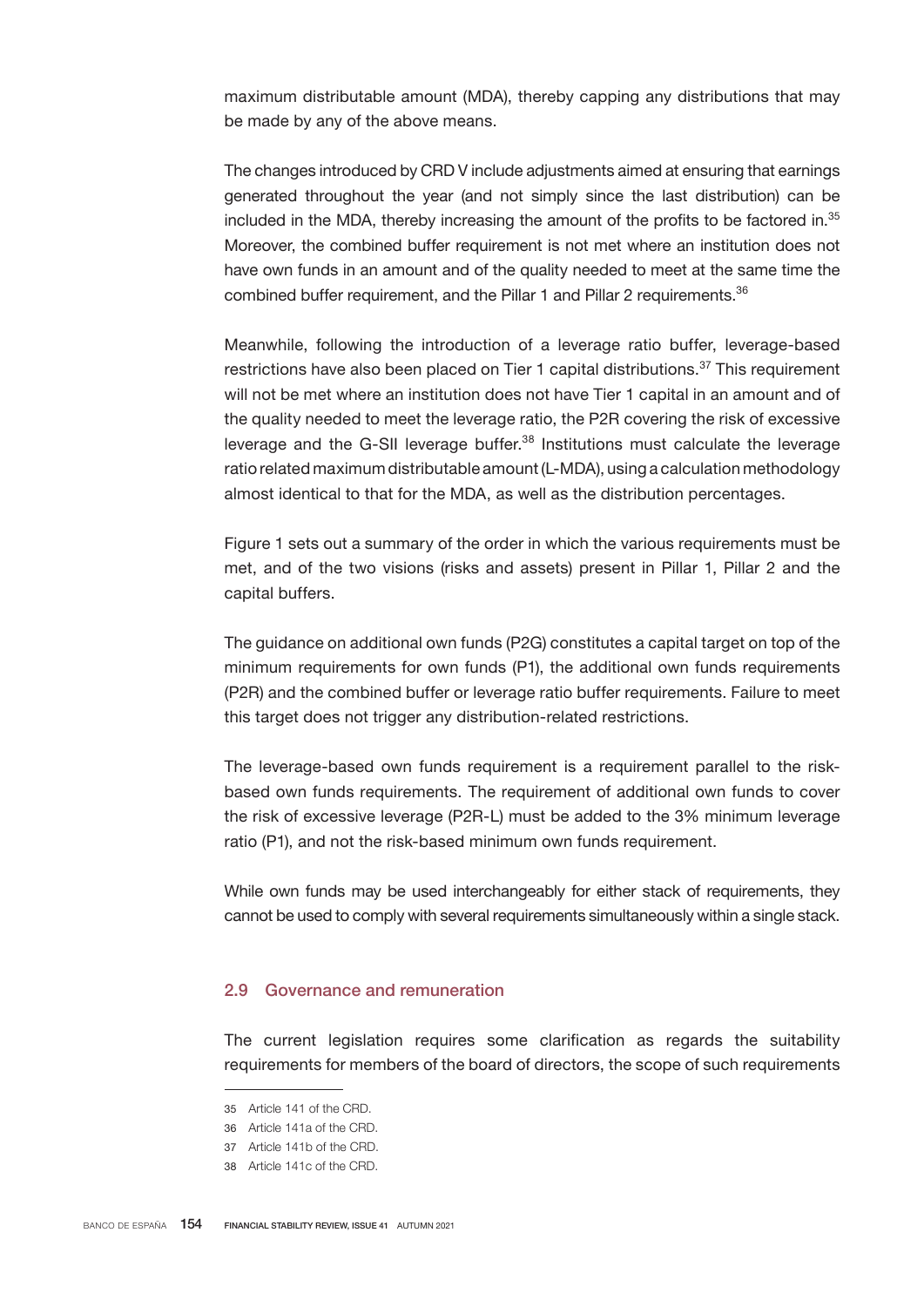### HIERARCHIES OF CAPITAL REQUIREMENTS AND GUIDANCE Figure 1



#### SOURCE: Devised by authors.

a There are certain TLAC/MREL-related restrictions.

or the ability of the competent authorities to remove members where they fail to meet them. Such requirements will be assessed, in particular, where the authorities have reasonable grounds to suspect that money laundering or terrorist financing has taken place or where there is an increased risk of such activity.<sup>39</sup> Institutions must now document any loans to members of the management body or related parties, and such information must be kept at the disposal of the competent authorities.

New AML/CFT requirements have been introduced in various aspects of the CRD; for example, in the assessments by competent authorities of the adequacy of institutions' corporate governance and of the suitability of members of the board of directors.<sup>40</sup>

In terms of remuneration, greater proportionality has been sought in certain variable remuneration requirements, such as deferral and payment in instruments or the

<sup>39</sup> Article 91 of the CRD.

<sup>40</sup> Article 97 of the CRD.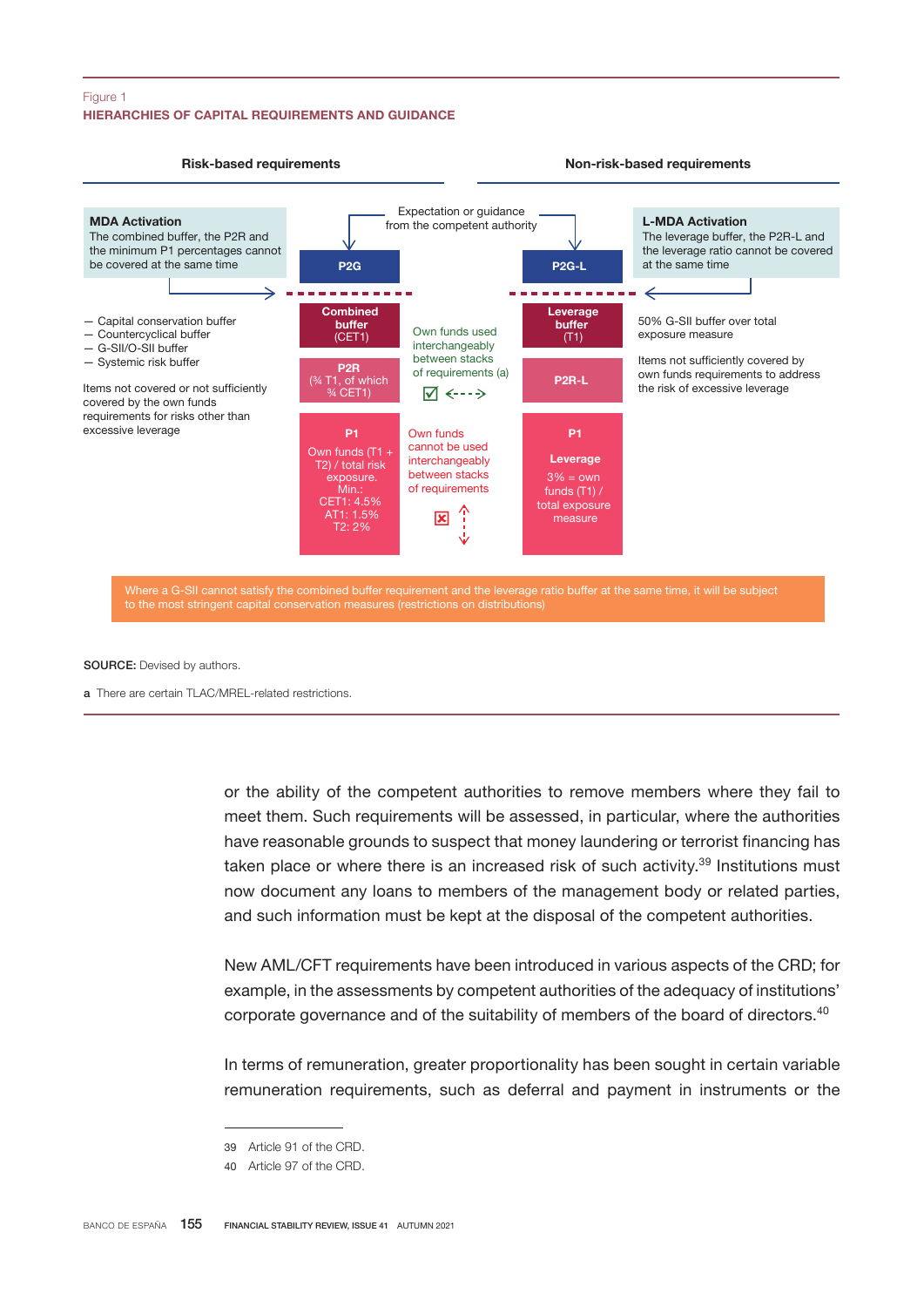retention of discretionary pension benefits, since these could prove excessively punitive for smaller institutions.<sup>41</sup> Thus, such requirements will not apply to an institution that does not meet the definition of large institution under the CRR $42$  and whose total assets are valued at €5 billion or less, or to staff members whose annual variable remuneration does not exceed €50,000 and does not represent more than one third of their total annual remuneration. Member States may lower or increase the asset threshold, provided it is appropriate to do so in light of the nature, scope and complexity of an institution's activities, its internal organisation or the characteristics of the group to which it belongs (where increased, the institution must meet certain requirements as regards the definition of small and non-complex institution, and the threshold may on no account exceed €15 billion). In Spain, the amendment to Law 10/2014<sup>43</sup> has empowered the Banco de España only to lower the asset threshold (i.e., to tighten the restriction). Member States may also decide that staff members that do not exceed the above thresholds are not subject to the exemption, given the specific features of the national market in terms of remuneration practices or owing to the nature of the responsibilities and job profile of such staff members.

Thus, based on a series of requirements, Article 92 of the CRD determines who must, at least, be included among the "identified staff", i.e. staff whose remuneration is subject to conditions under the CRD, because their activities have a material impact on an institution's risk profile. The requirements for including as identified staff personnel who are not members of the board of directors or senior management, or who do not have managerial responsibility over the institution's control functions or material business units, must now be met cumulatively, representing an easing of the criteria on classification as identified staff. Also, remuneration policies now include a gender-neutral requirement, as well as related reporting obligations.

## 2.10 Date of implementation and transposition in Spain

While both the Regulation and the Directive entered into force on 27 June 2019, the dates of implementation of the different measures envisaged vary. The general date of implementation of the changes to the CRR falls two years after the date of entry into force (i.e. as from 28 June 2021), although some aspects, essentially those relating to own funds, are applicable from the date of entry into force. Meanwhile, the changes made to the CRD generally apply 18 months after it enters into force (as from 29 December 2020), once the deadline for its transposition into the different

<sup>41</sup> Article 94 of the CRD.

<sup>42</sup> Large institution means an institution that meets any of the following conditions: a) it is a G-SII; b) it has been identified as an O-SII; c) it is, in the Member State in which it is established, one of the three largest institutions in terms of total value of assets; d) the total value of its assets on an individual basis or, where applicable, on the basis of its consolidated situation, is equal to or greater than €30 billion (Article 4(1)(146) of the CRR).

<sup>43</sup> Law 10/2014 of 23 June 2014 on the regulation, supervision and solvency of credit institutions.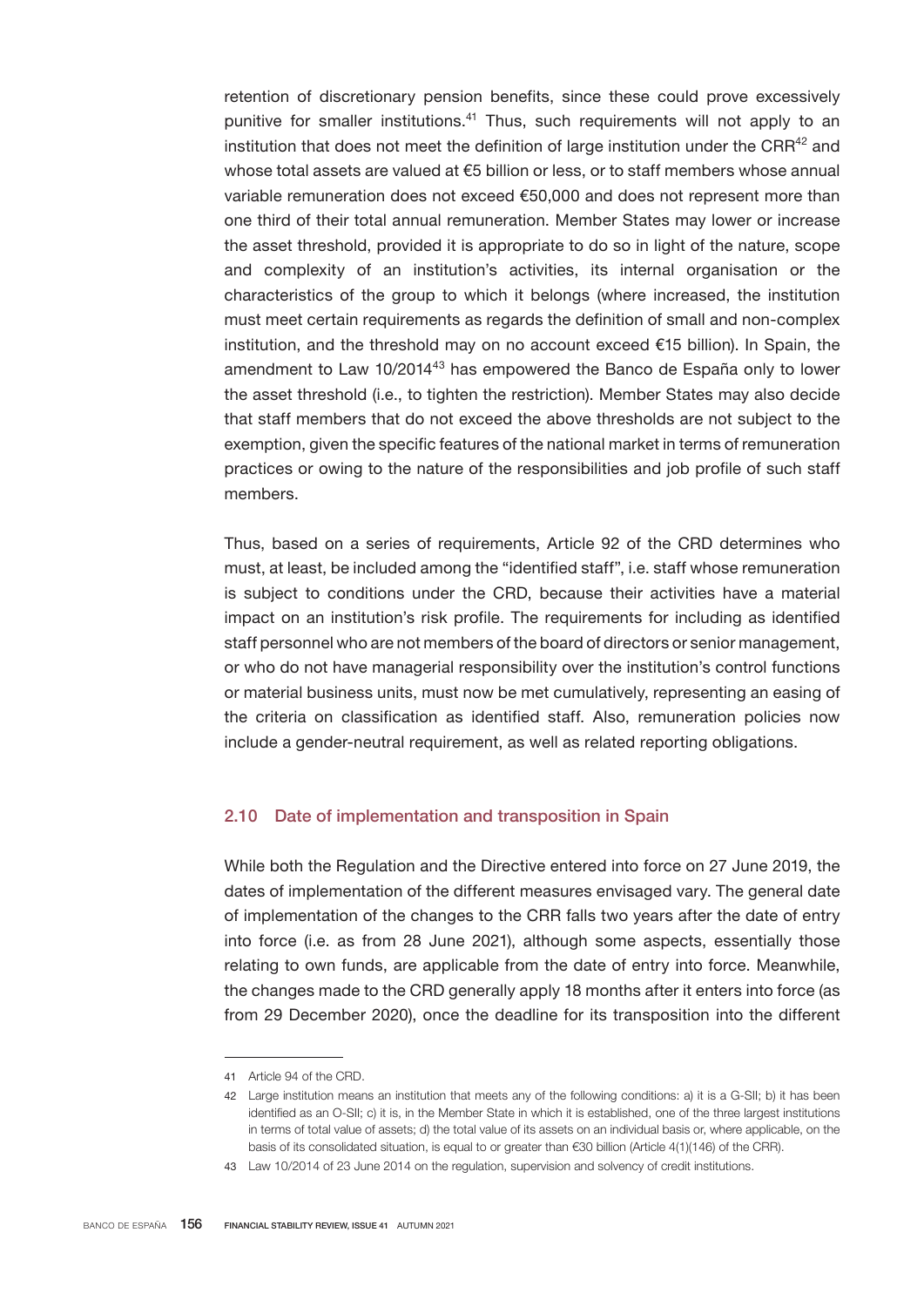#### Figure 2

### MAIN CHANGES IN CRR II AND CRD V AND IMPLEMENTATION DATES



SOURCE: Devised by authors.

- a Except for the exemption from deduction of software, which will be applicable from the date of entry into force of the regulatory technical standards drawn up by the EBA.
- b Applicable from 28.12.2020.
- c Reporting under the new internal model approach will be mandatory three years after the entry into force of the latest regulatory technical standards envisaged in the CRR (see footnote 22).

domestic legal systems has elapsed. There are nonetheless certain exceptions, such as the interest rate risk, which will apply at the same time as the modifications to Pillar 1 risks envisaged in the CRR, i.e. as from 28 June 2021 (see Figure 2).

It is also worth noting that the CRR was again amended in June  $2020^{44}$  in response to the COVID-19 crisis, bringing forward the application of certain measures, such as the SME and infrastructure supporting factors, as well as the new prudential treatment of software assets. Elsewhere, the application of the leverage ratio buffer (initially enforceable as from 2022) has been pushed back to 1 January 2023.

<sup>44</sup> Regulation (EU) 2020/873 of the European Parliament and of the Council of 24 June 2020 amending Regulations (EU) No 575/2013 and (EU) 2019/876 as regards certain adjustments in response to the COVID-19 pandemic (known as the "quick fix").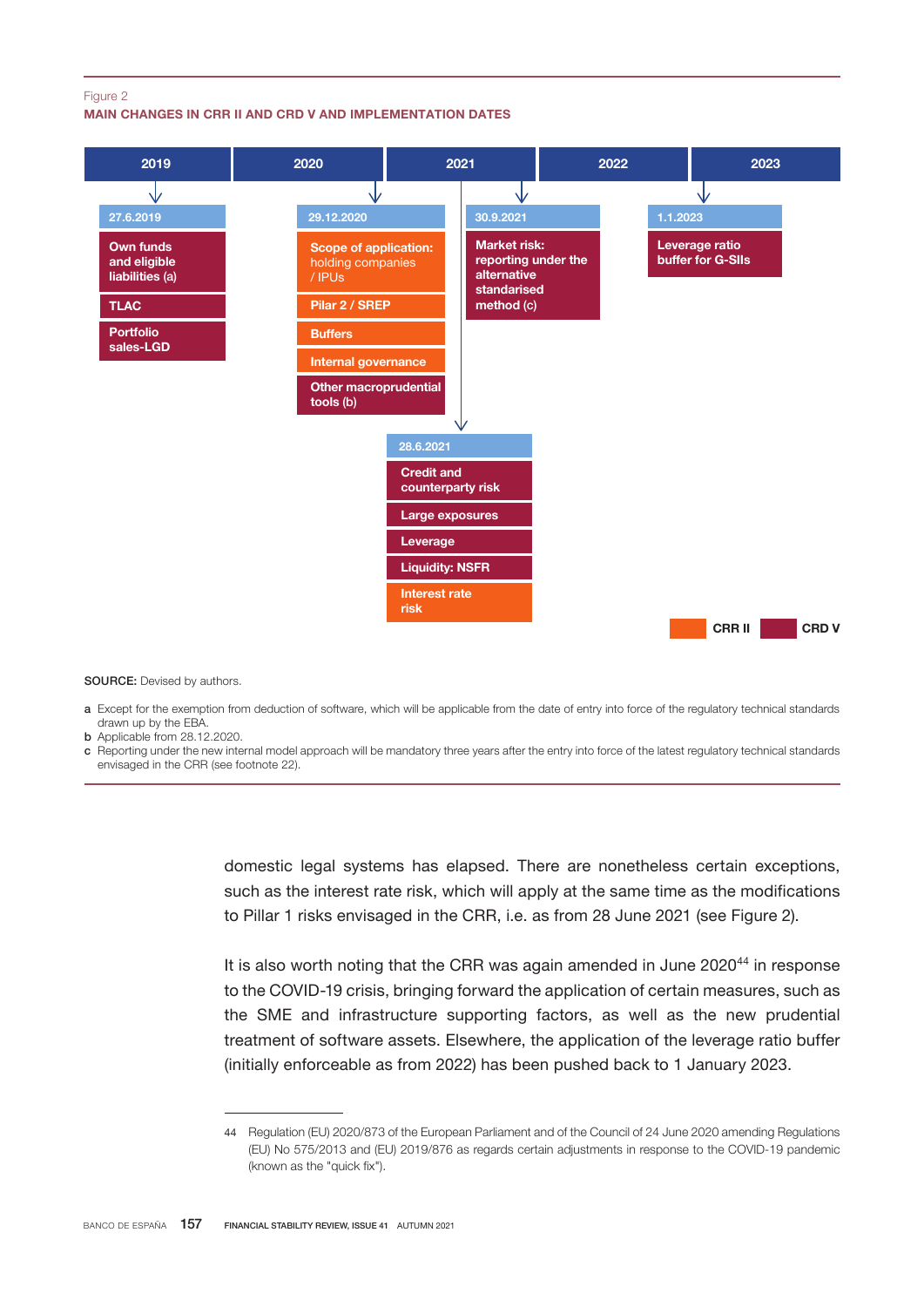Directives must be transposed into the domestic legislation of the different EU Member States, whereas regulations apply directly. Thus, work on transposing CRD V in Spain has begun with the publication of Royal Decree-Law 7/2021<sup>45</sup> of 27 April 2021, amending, inter alia, Law 10/2014 and Law 11/2015,<sup>46</sup> followed by the publication of Royal Decree 970/2021,<sup>47</sup> amending Royal Decree 84/2015 of 13 February 2015, implementing Law 10/2014. The process will come to an end with the amendment of Circular 2/2016.<sup>48</sup> Matters have been somewhat delayed by the COVID-19 pandemic, as well as by the process of transposition in Spain in the form of three pieces of legislation (using legal instruments of increasing technical complexity).

In addition to transposition of the changes to the CRD into domestic law, the national discretions and options contained in both the Regulation and the Directive must also be reviewed, both at Member State and competent authority level, also entailing the amendment of Circular 2/2014.<sup>49</sup> Moreover, in order to ensure that such regulations are applicable in full, the European Banking Authority has been mandated to prepare numerous technical standards and guidelines.

## 2.11 Incorporation of the finalisation of Basel III into EU law

2021 has seen the first application of most of the measures set in place by CRR II and CRD V, as well as the recent publication of the European Commission's legislative proposal that will transpose the finalisation of Basel III agreed at end-2017 into EU legislation. This will represent a further far-reaching review of the CRR and the CRD.

One of the aims of this new reform is to restore the credibility of RWA calculations and improve their comparability. A key reform has been made to the standardised approach to credit risk, while also restricting the use of IRB approaches by placing limits on some of the parameters used to calculate capital requirements. The robustness and risk sensitivity of standardised approaches to credit valuation adjustment (CVA) risk have also been enhanced, while eliminating the possibility of using internal models to capture such risks. Meanwhile, the current floor for aggregated results of capital requirements under Basel I has been replaced by a

<sup>45</sup> Royal Decree-Law 7/2021 of 27 April 2021, transposing European Union Directives on matters of competition, anti-money laundering, credit institutions, telecommunications, tax measures, prevention and repair of environmental damage, postings of workers providing cross-border services and consumer protection.

<sup>46</sup> Law 11/2015 of 18 June 2015 on the recovery and resolution of credit institutions and investment firms.

<sup>47</sup> Royal Decree 970/2021 of 8 November 2021, amending Royal Decree 1644/1997 of 31 October 1997, concerning the rules on administrative authorisation and solvency requirements of reguarantee companies, Royal Decree 2660/1998 of 14 December 1998 on currency exchange services at establishments open to the public, and Royal Decree 84/2015 of 13 February 2015, implementing Law 10/2014 of 26 June 2014 on the regulation, supervision and solvency of credit institutions.

<sup>48</sup> Banco de España Circular 2/2016 of 2 February 2016, to credit institutions, on supervision and solvency, completing the transposition into Spanish legislation of Directive 2013/36/EU and Regulation (EU) No 575/2013.

<sup>49</sup> Banco de España Circular 2/2014 of 31 January 2014, to credit institutions, on the exercise of various regulatory options contained in the CRR.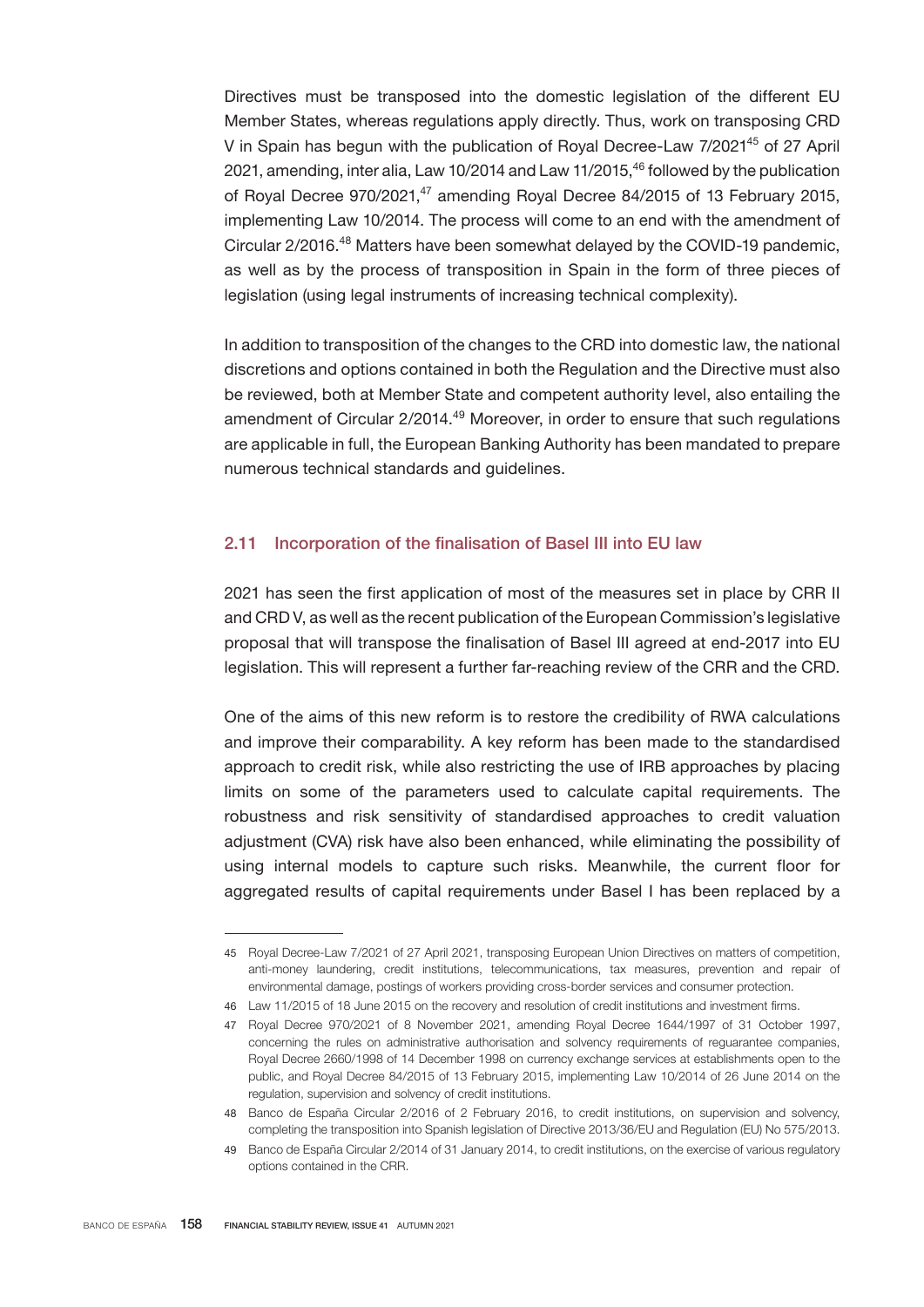more robust, risk-sensitive floor based on the revised standardised approaches under Basel III (output floor). This reform will also include the capital requirements under the new market risk framework following the fundamental review (FRTB) conducted by the BCBS, which was only included in CRR II for reporting purposes.

# 3 Reform of the resolution framework

Among the key modifications ushered in by BRRD  $II<sup>50</sup>$  was the review of the methodology for determining MREL, to ensure that institutions maintain at all times instruments with loss-absorbing and recapitalisation capacity in the event of failure. Moreover, the MREL requirement is now expressed in terms of the total amount of an institution's risk exposure (RWAs)<sup>51</sup> and of the total exposure measure (TEM),<sup>52</sup> in line with the rules on total loss-absorbing capacity published by the FSB in 2015 (TLAC Term Sheet). BRRD II also introduces a requirement akin to TLAC<sup>53</sup> for G-SIIs, while also bringing the criteria to be met by liabilities deemed eligible for MREL purposes<sup>54</sup> into line with the TLAC Term Sheet, with the aim of ensuring their lossabsorbing and recapitalisation capacity in resolution. Nonetheless, one of the key differences is that some of the European requirements (far more stringent, in general, than the TLAC) may be covered with unsubordinated instruments.<sup>55</sup>

The MREL requirement must be met at consolidated resolution group level, which does not necessarily coincide with the consolidated group for prudential purposes. For this purpose, the own funds instruments eligible at a consolidated level and the liabilities mainly issued by the resolution entity (i.e. the "point of entry" to which the resolution tool chosen in each case is to be applied) are admissible. Moreover, the subsidiaries of the resolution group must issue their internal MREL, directly or indirectly, to the resolution entity, thereby ensuring, in the event of failure, that such instruments contribute to the loss absorption and recapitalisation of the subsidiary, which will remain under the group's control, without entering resolution.

BRRD II also introduces reporting obligations for both supervisory and resolution authorities and the markets, with a view to promoting transparency, and the consequences in the event of a failure to meet the MREL requirement. These include a prohibition on making dividend distributions or interest payments associated with Tier 1 capital instruments and the payment of variable remuneration or discretionary

<sup>50</sup> Certain aspects, such as the eligibility criteria and the TLAC requirement for G-SIIs, are regulated in Regulation (EU) 2019/876 of the European Parliament and of the Council of 20 May 2019 (CRR II).

<sup>51</sup> Calculated according to Article 92(3) of Regulation (EU) 575/2013.

<sup>52</sup> Calculated according to Articles 429 and 429a of Regulation (EU) 575/2013.

<sup>53</sup> 18% RWAs and 6.75% TEM as from 1 January 2022 (16% and 6%, respectively, since 27 June 2019, according to the transitional provision of Article 494 of CRR II).

<sup>54</sup> Introduced by Articles 72a to 72c of Regulation (EU) 575/2013.

<sup>55</sup> There are other differences, such as the eligibility of structured notes or liabilities issued by subsidiaries to thirdparty shareholders, under certain conditions.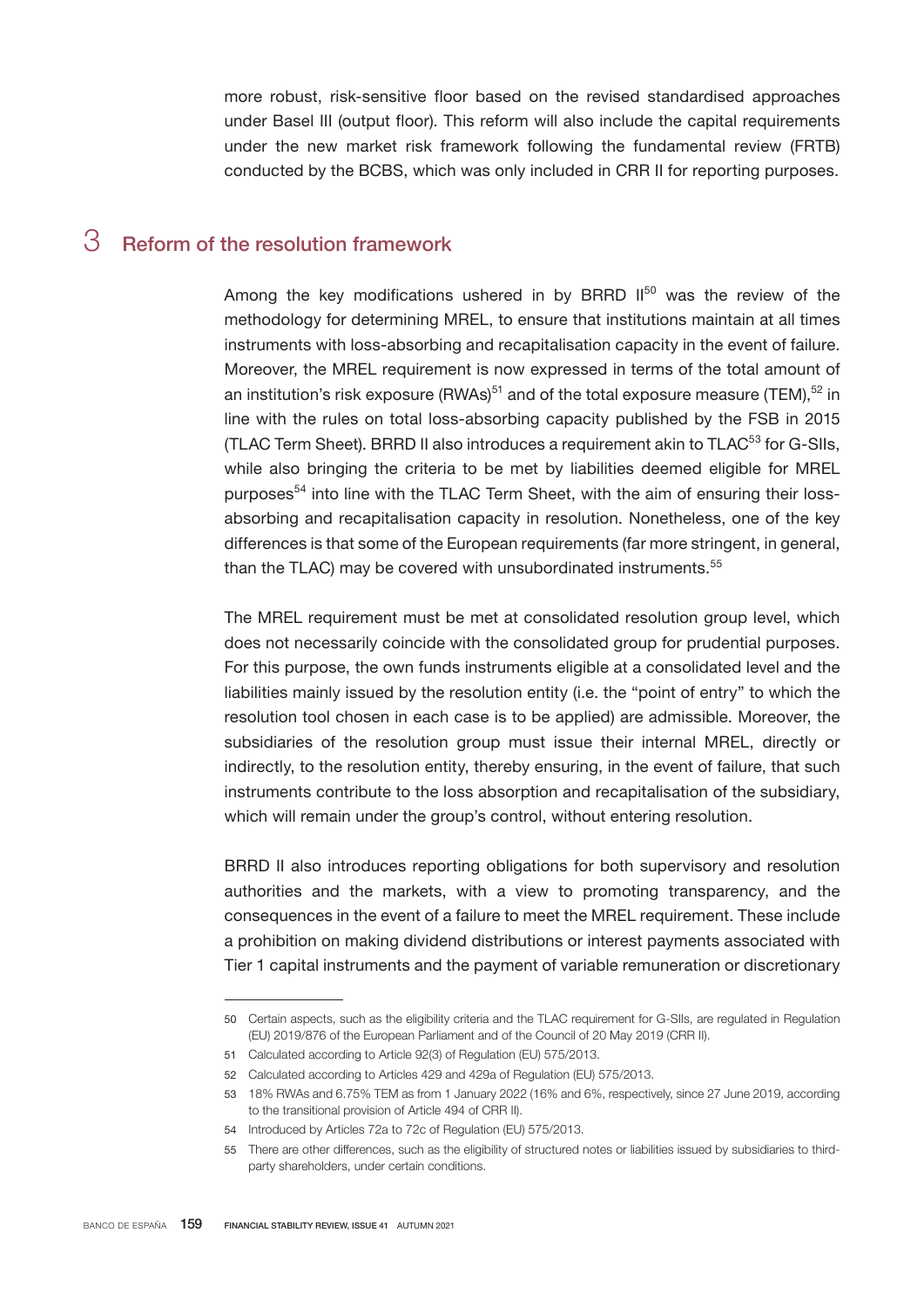pension benefits where an institution is unable to meet its MREL requirement in addition to its combined buffer requirement.<sup>56</sup>

With a view to limiting institutions' dependence on retail customers and better protecting such customers, BRRD II has placed restrictions on the marketing of financial debt instruments that are eligible subordinated liabilities, $57$  which, when transposed in Spain,<sup>58</sup> have been extended to all debt instruments that constitute eligible marketable liabilities.

Lastly, the resolution authorities have the power to suspend an institution's contractual obligations, for up to two business days, with a view to ensuring the time required to ascertain whether the resolution is necessary in the public interest and, in such case, to select and effectively implement the most suitable resolution tool. The suspension of such obligations extends to eligible deposits, $59$  although the authorities may permit depositors to draw a minimum daily amount, to be established on a case-by-case basis.

The co-legislators have nonetheless avoided addressing certain aspects that have for some time been up for debate in European circles, such as the uneven playing field for depositors in the different Member States or the possibility that winding up small institutions under national insolvency proceedings may have a serious impact on financial stability.

## 3.1 Liquidity in resolution

In an ideal world, a post-resolution institution will have regained the confidence of the markets, which it can therefore access to finance itself. In practice, the various agents (among them, the ratings agencies) may need some time to reassess the financial situation of the institution. Unless it has been acquired by another institution that can provide such confidence, it will have limited access to markets and, in all likelihood, few assets that can be used as collateral in dealings with the European Central Bank (ECB). It may also have suffered significant liquidity outflows, particularly in the form of a bank run.

Against this backdrop, the SRF is the first port of call for post-resolution institutions. In December 2020, the Eurogroup reached an agreement to bring the

<sup>56</sup> CET1 capital required to meet the obligation to have in place a capital conservation buffer, plus, where applicable; a) a countercyclical capital buffer specific to each institution; b) a G-SII buffer; c) an O-SII buffer, and d) a systemic risk buffer.

<sup>57</sup> Financial debt instruments envisaged in section a) point 2 of the Annex to this Law, which are, in turn, bail-inable liabilities for resolution and non-resolution entities per the provisions of section 4.ª of Chapter VI of Law 11/2015.

<sup>58</sup> Royal Decree-Law 7/2021 of 27 April 2021.

<sup>59</sup> Eligible deposits are those not excluded from protection per Article 5 of the Directive of the European Parliament and of the Council of 16 April 2014 on deposit guarantee schemes.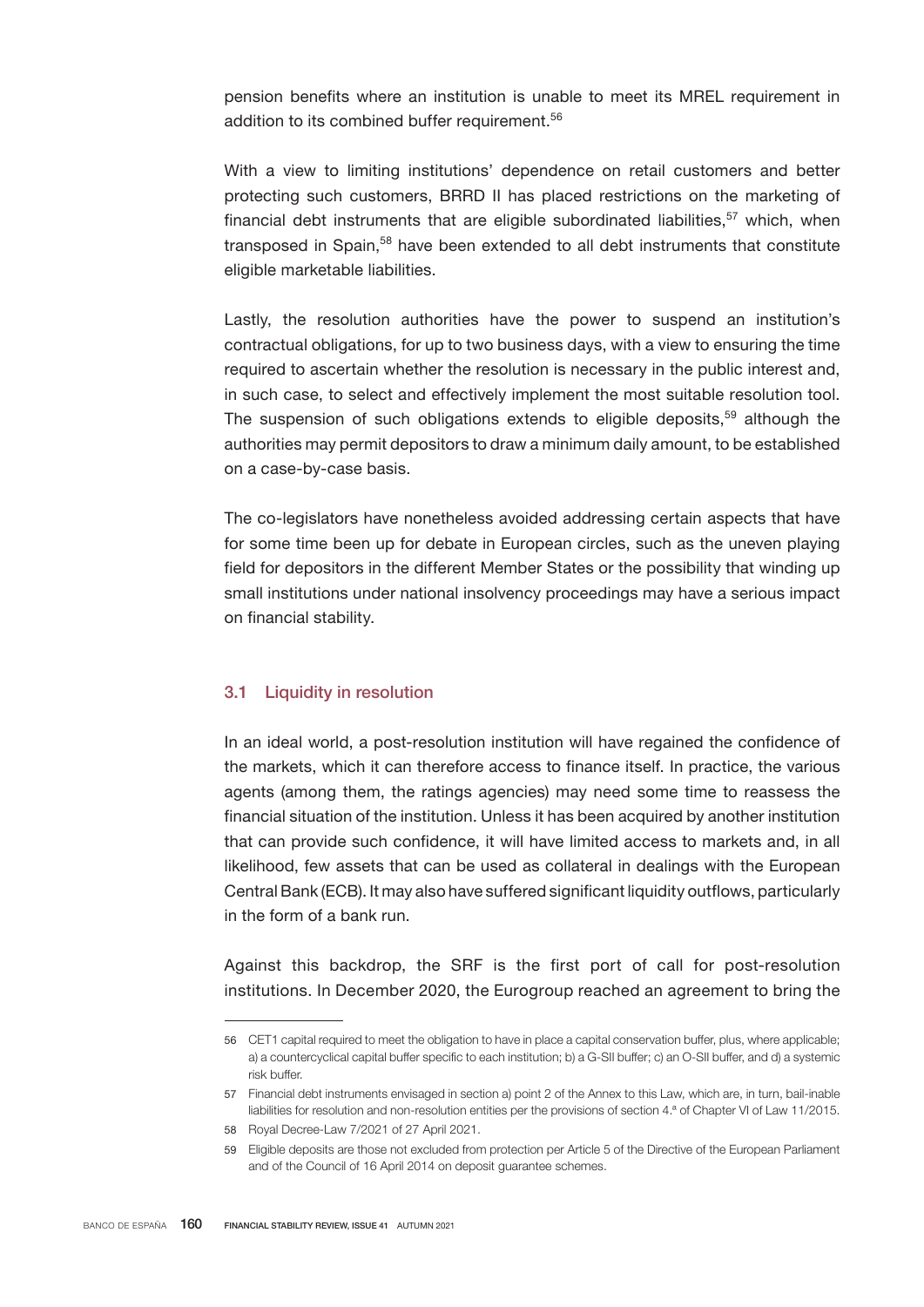creation of a common backstop for the SRF forward to 2022, and the European Stability Mechanism (ESM) will therefore back the SRF for an amount equal to the size of the fund, up to a limit of €68 billion, in the form of a line of credit that may be drawn on once the funds in the SRF have been used in full. The support provided by the backstop will be recovered in the form of ex post contributions from institutions.

Nonetheless, even with the backstop, the size of the SRF (1% of covered deposits in the Banking Union from 31 December 2023; it is expected to stand at around €70 billion at that date) $60$  would prove insufficient to meet the liquidity needs of certain large institutions, or several institutions simultaneously in the event of systemic crises. Indeed, it is estimated that the liquidity measures arranged in the form of state aid between 2008 and 2012 amounted to over €3,600 billion, of which around €1.300 billion was used.<sup>61</sup>

Given that this issue falls outside the scope of the Directive, and cannot therefore be attributed to an oversight on the part of the co-legislators, it is essential that the Single Resolution Board (SRB) be equipped with sufficient resources should it ultimately need to support the liquidity of an institution under resolution, ensuring that such resources can be accessed immediately given the urgency of such a scenario. With this in mind, various alternatives have been put forward, such as the Eurosystem Resolution Liquidity proposed by the ECB, consisting of a guarantee granted by the ESM to the ECB to cover the SRF, or the loan of bonds issued by the SRF to institutions under liquidation, to be used as collateral (or, alternatively, to be acquired by the ECB). Nonetheless, as things stand, there is no consensus among Member States on the measures that should be taken.

## 3.2 Legislative framework for small and medium-sized institutions

There are doubts at a European level as to whether the current resolution framework would work for small and medium-sized institutions, financed essentially with deposits. Such institutions have limited (and in all likelihood very costly) access to markets, and would therefore be hard pressed to meet their MREL goals without seriously harming profitability.<sup>62</sup> A state of affairs that could even encourage greater risk-taking in a bid to boost profits, with an undesirable outcome contrary to that sought.<sup>63</sup> Indeed, it is notable that the MREL requirements are applied to all institutions in the EU, regardless of size, while the TLAC Term Sheet applies only to

<sup>60</sup> The amount set aside as at 31 July 2021 amounted to €52 billion.

<sup>61</sup> Amamou et al. (2020).

<sup>62</sup> See EBA (2020). The results show different funding structures: while the liabilities of G-SIIs and O-SIIs that can easily be substituted by eligible liabilities range between 43% and 58%, institutions with assets totalling less than €100 billion fall within the 5%-23% range.

<sup>63</sup> Restoy, Vrbaski and Walters (2020).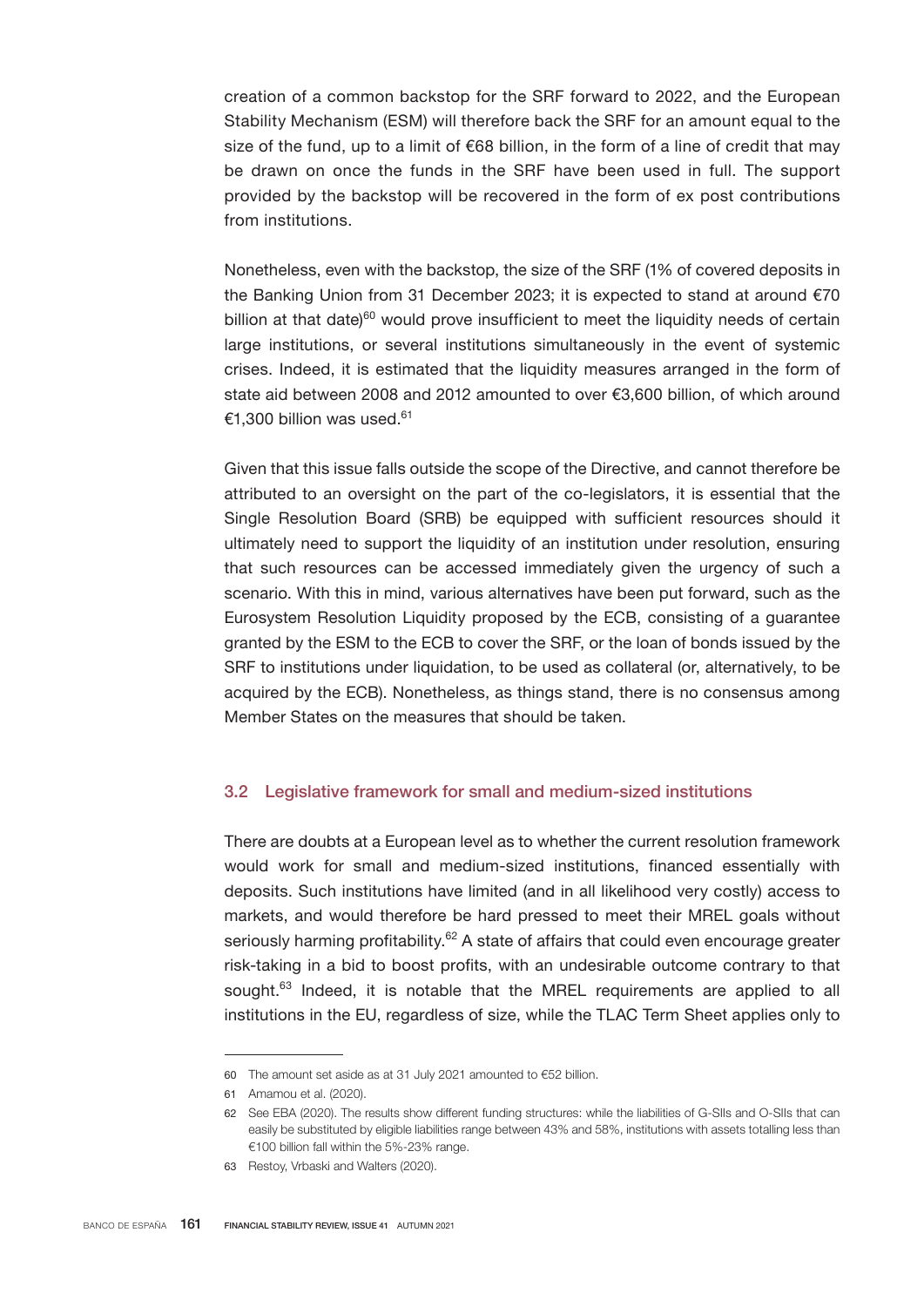G-SIIs, whose requirements are for the most part fewer than those of Europe's small and medium-sized institutions.<sup>64</sup>

While such institutions may admittedly be wound up rather than entering a resolution process, domestic insolvency regimes are not best suited to credit institutions, since such processes are extremely slow, leading to great loss of value, and creditors (including uncovered deposits) would have to wait a long time before receiving the recoverable portion of their claims, with the resulting knock-on effect on the real economy.

This issue came to light in 2017 when, having decided that the resolution of Veneto Banca and Banca Popolare di Vicenza could not be justified on grounds of public interest, the Italian authorities designed a bespoke insolvency proceeding to wind them up. Thus, they introduced quasi-resolution tools into the existing domestic insolvency regime, enabling the assets of these institutions to be transferred to Intesa Sanpaolo, at a lower cost for shareholders and creditors than would have been the case under a resolution, thanks to the contribution of guarantees and government support. The Italian solution revealed that, where it is decided that there is no public interest, measures are then adopted at national level and may include government support, thus running contrary to the goal of setting in place a harmonised European framework applicable to institutions across the board, and giving rise to an uneven playing field among Member States. The European market is thus fragmented, without correcting the bank-sovereign doom loop, and creditor protection therefore depends on the financial strength of each Member State.

It seems clear that the solution to managing the failure of these institutions lies in transfer tools (sale of the business or bridge institution). The debate now centres on whether such tools should be introduced under a harmonised insolvency regime, or rather the concept of public interest should be broadened to ensure that these institutions fall under the umbrella of resolution in the event of failure. The aim in both cases is to guarantee the orderly exit of such institutions from the market, albeit requiring, alongside the possibility of using these tools, mechanisms to be set in place to enable such tools to be deployed without the need to seek public support, aside from the use of the SRF (only accessible in the event of resolution), the terms and conditions of which (bail-in on the part of shareholders and creditors in an amount equal to at least 8% of TLOF) would in many cases imply bail-in on the part of depositors, with the contagion risk this entails.

The use of deposit guarantee schemes constitutes the most viable alternative, and one that has already been successfully rolled out in other jurisdictions (such as the United States) to facilitate the sale of such institutions, providing financial support to purchasers in the form of price discounts or loss-sharing arrangements. In practice,

<sup>64</sup> Restoy (2018).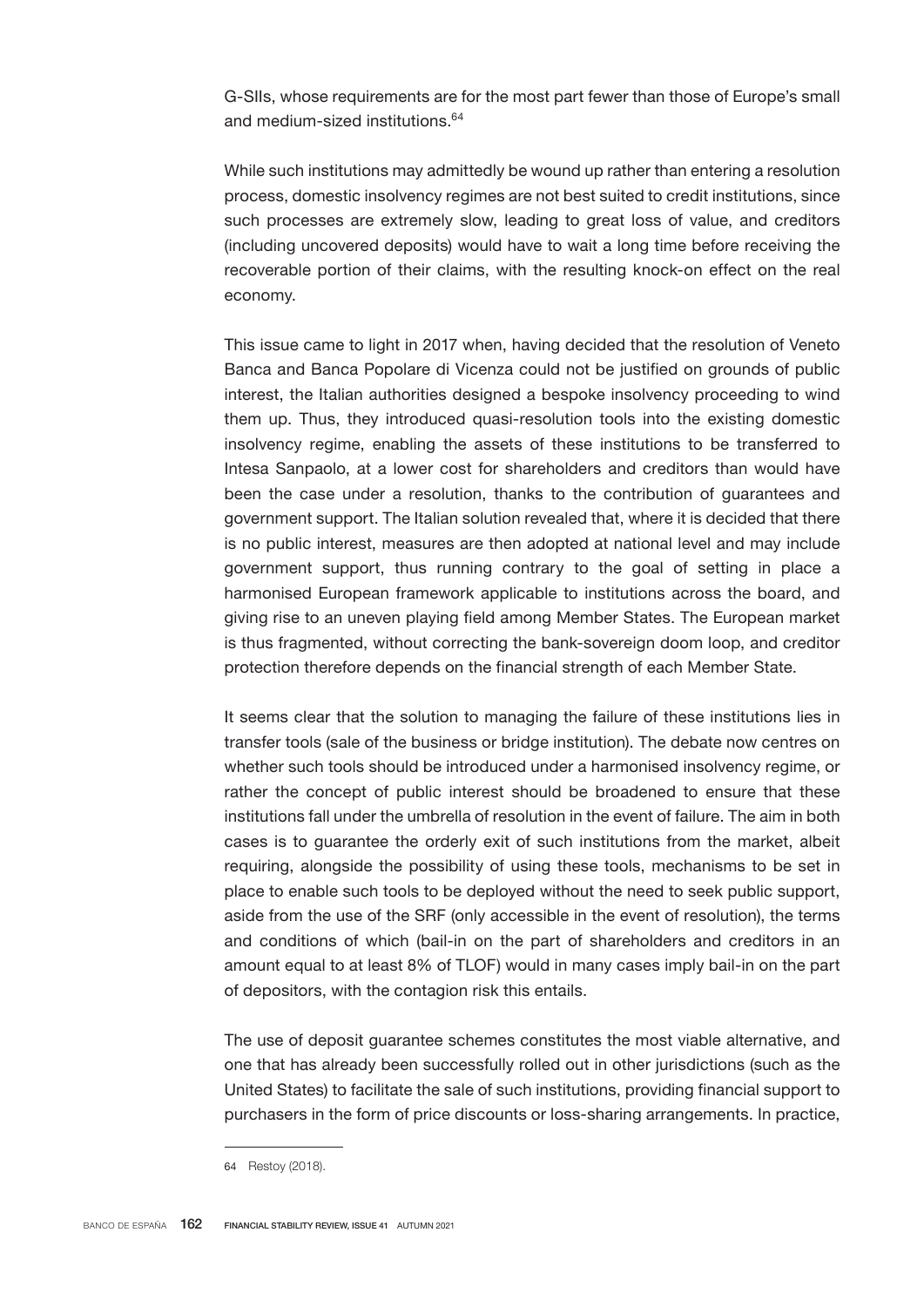however, this is not a viable option in the EU, since use of the fund is limited to the amount payable in a winding-up process to pay covered deposits, and the superpreference of such deposits (deposit guarantee schemes are subrogated to the rights of the depositors, who therefore recover the amount contributed ahead of any other creditor) means that the amount available is very small.<sup>65</sup>

Against this backdrop, the European Commission has commenced its review of the banking crisis management and deposit guarantee framework (known as BRRD III) in order to make it more flexible and guarantee a level playing field for depositors. This review is part of the agenda to complete the Banking Union, which will culminate in the creation of a European Deposit Insurance Scheme (EDIS). The European Commission is also contemplating harmonising insolvency regimes,<sup>66</sup> which would include quasi-resolution tools for the administrative winding-up of credit institutions and would ensure the support of insolvency deposit insurance schemes as an alternative to paying covered deposits. $67$  The proposal for a Directive is expected to be published at end-2021.

## 3.3 Multiple point of entry vs. single point of entry

The BRRD contemplates the possibility of applying a resolution via a multiple point of entry (MPE) or a single point of entry (SPE). The choice of one approach or another depends on a group's structure and, specifically, on the extent to which its subsidiaries manage their capital and liquidity autonomously and operate with financial and legal independence. From a resolution standpoint, the MPE model, comprising various resolution groups within one single consolidated group, usually coinciding with the geographic distribution of the subsidiaries, is the more desirable, since this reduces the risk of contagion, as intra-group exposures are very limited (essentially restricted to the stake held in the subsidiaries' capital). The SPE model, meanwhile, maintains one single resolution group at consolidated level, based on a centralised management model in which it is the parent that accesses wholesale funding, and then directly finances its subsidiaries' local activities. The Spanish financial institutions with the largest international footprint (Santander and BBVA) adopted the MPE model for their expansion outside the EU following the Latin American crisis of the late nineties. Though costlier, this model has proven effective for avoiding contagion risk and encouraging subsidiaries to control their own risk management, since it falls to them to access the markets without the support of their parent.

In an almost verbatim transposition from the TLAC Term Sheet, CRR II provides for a regime of deductions for MPE resolution groups of exposures to other resolution

<sup>65</sup> Article 11(6) of Directive 2014/49/EU of the European Parliament and of the Council of 16 April 2014 on deposit guarantee schemes.

<sup>66</sup> European Commission (2019b).

<sup>67</sup> European Commission (2020).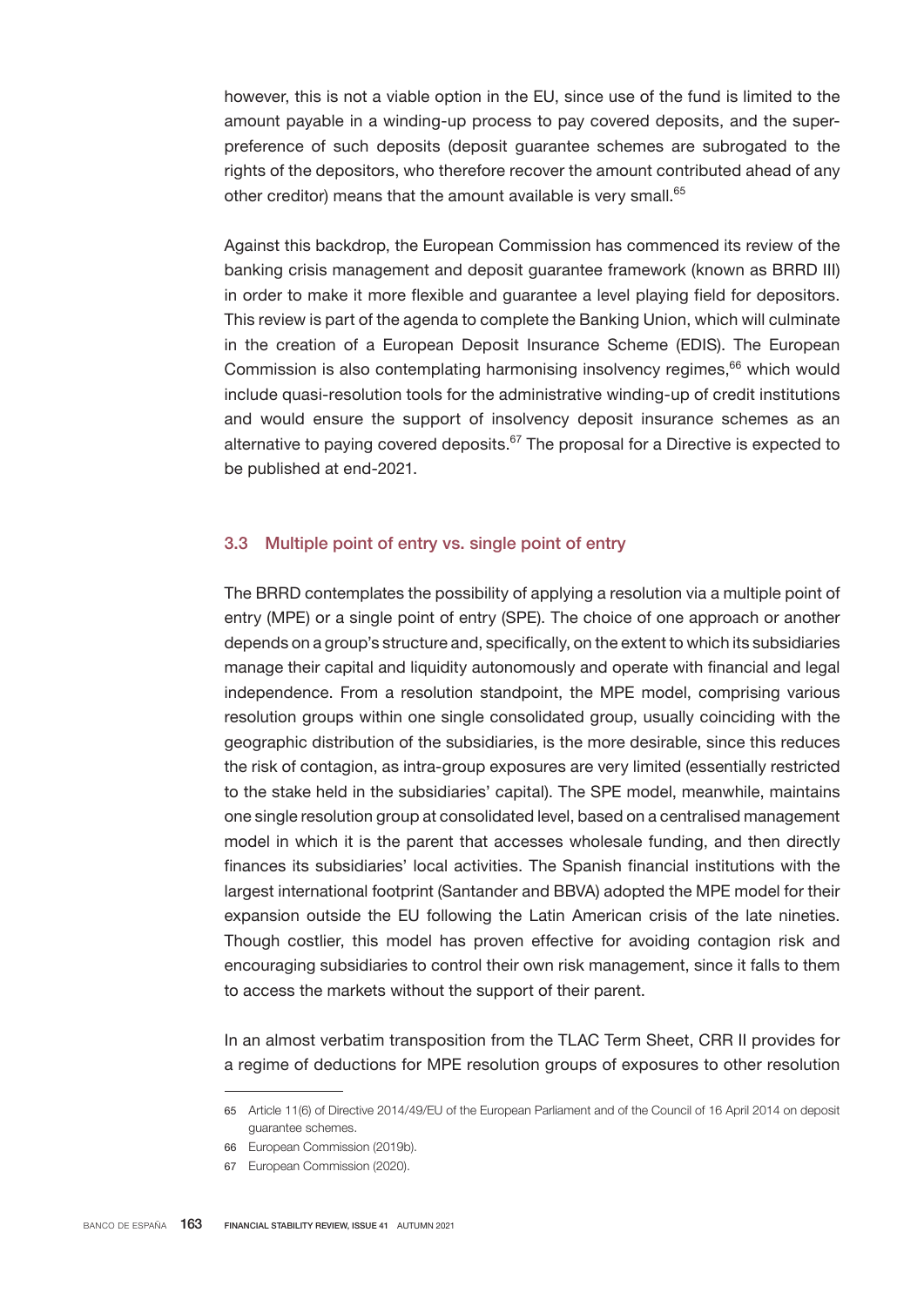groups, which, based on the deduction of all such exposures, enables the amount of the deduction to be reduced by an amount equal to the subsidiary's surplus over its own TLAC/MREL requirements. However, this formula<sup>68</sup> has caused numerous problems in terms of its practical application, in particular at subsidiaries in third countries that are not technically resolution groups (BRRD II only contemplates European resolution groups), whose jurisdictions have yet to set in place a resolution regime, and which are not therefore subject to requirements equivalent to the European TLAC/MREL.

Meanwhile, CRR II provides for an obligation to compare the sum total of the TLAC/ MREL requirements of all an MPE's resolution groups<sup>69</sup> with the requirement that would theoretically correspond to the consolidated group if it were an SPE. Where the first figure is higher than the second, BRRD  $II^{70}$  obliges the resolution authorities to assess the need to make an adjustment to eliminate the difference, albeit without necessarily requiring that they reach an agreement on the application of the adjustment. This methodology does not ensure a level playing field for MPE and SPE groups, thus creating an incentive for the former to extinguish themselves and reappear in the form of an SPE as a means of reducing their issuance needs. It should be borne in mind that the MREL requirement is always the same in an SPE model, regardless of any existing intra-group exposures, since these are eliminated in the consolidation process.

Moreover, the co-legislators overlooked the fact that the MPE model enables risk to be diversified across different geographic regions, thereby reducing the likelihood that all of the subsidiaries might fail at the same time.

# 4 Conclusions

The major reform of the prudential framework undertaken in 2013 led to the introduction in the EU of the Basel III response to the shortcomings in the financial sector identified in the wake of the financial crisis. A range of innovative concepts were included, such as the leverage ratio (to avoid the risk of excessive leverage); liquidity ratios (a risk that had hitherto only been addressed by Pillar 2); a rethink of the definition of capital, which was improved qualitatively and quantitatively; and the macroprudential framework, dealing with systemic risks. The approach to lawmaking also broke new ground, taking the form of not only a directive (i.e. CRD IV), but also a regulation (i.e. CRR I) that applies directly to Member States, thus giving countries less leeway in the transposition process.

<sup>68</sup> Article 72e(4) of CRR II.

<sup>69</sup> Article 12a of CRR II.

<sup>70</sup> Article 45h(2) of BRRD II.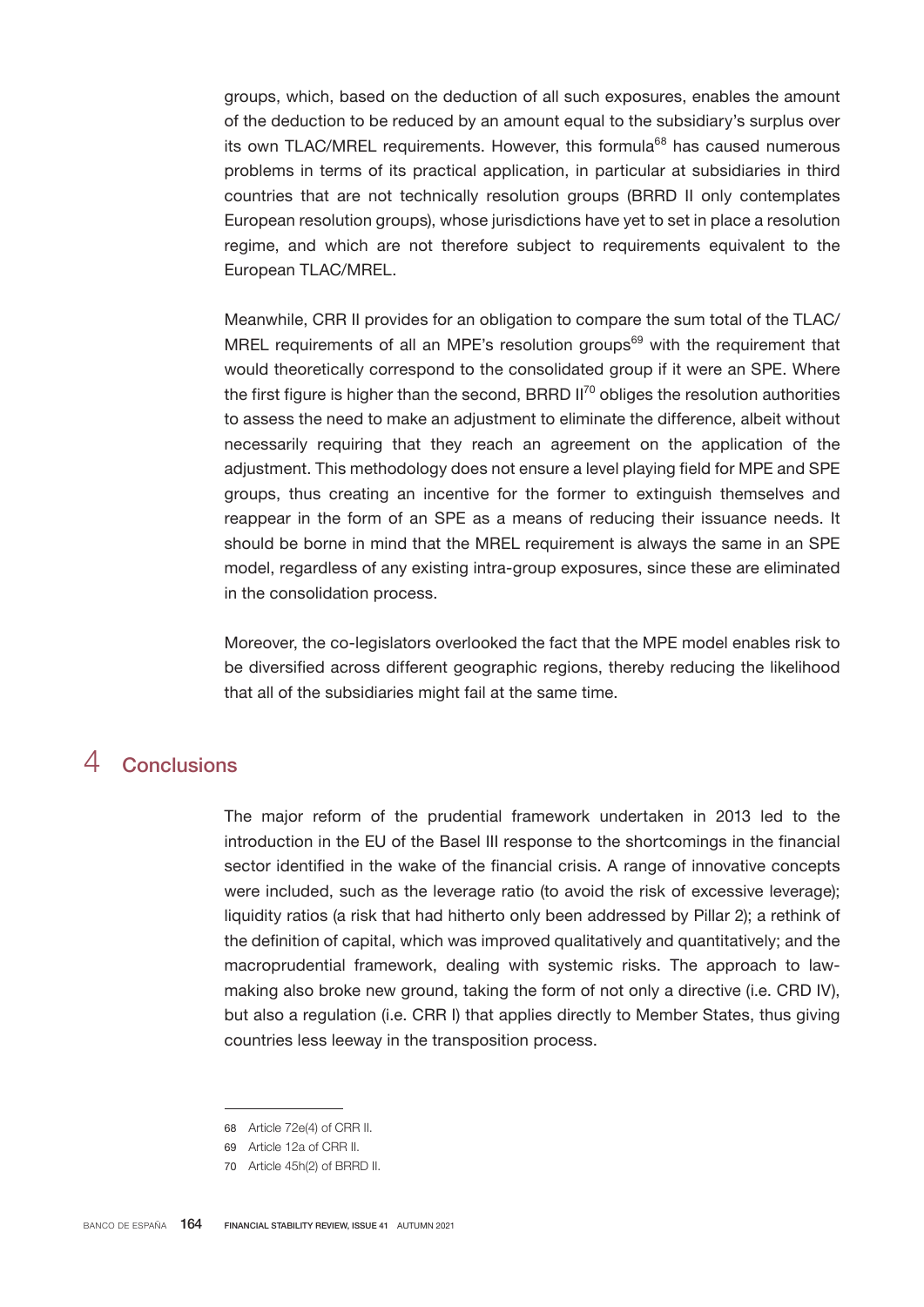The reform addressed in this article is the amendment to these pieces of legislation (CRD V and CRR II) approved in 2019, though most of their provisions first apply to institutions in 2021. Unlike the previous reform, no major new concepts have been introduced. Rather, adjustments or improvements have been made to those already in place, drawing on the experience of implementation in the preceding years, while work has continued on bringing the legislation into line with the latest reforms agreed at international level (Basel III). Indeed, some of the reforms introduced (to market or interest rate risk) still require considerable regulatory development before they can be rolled out in full. Other modifications have their origin in the principle whereby requirements must be applied more proportionately to smaller, less complex institutions, thus ensuring that they do not shoulder an excessive burden.

The changes made to the macroprudential framework have enhanced the flexibility and range of the tools available to the authorities under the CRD and the CRR. They have also served to more clearly delimit their scope of application and purpose. The co-legislators were nonetheless aware that such progress is insufficient, and work has therefore continued on further developing and perfecting the framework. All of which explains the European Commission's mandate to present a new review in 2022, a mere three years after the new rules were published and before some of them are yet applicable. The experience gained in recent years will enable work to continue on fine-tuning and developing the macroprudential toolkit available under EU legislation, enhancing its effectiveness, efficiency and reach. Lastly, it is also hoped that further progress will be made, to the extent possible, on streamlining the framework, without burdening institutions with excessive requirements.

The reforms of the prudential framework carried out to date have helped bolster the solvency of the banking system, as borne out during the pandemic, in which bank lending continued unabated, thanks also to the specific measures set in place. Nonetheless, a further modification of the rules is needed to implement the latest Basel III changes in the EU and to continue improving the capitalisation levels of the banking system. This time round, the main aim of the reforms is to restore the credibility of RWAs, reducing the excessive variability of internal models and developing more robust standard models. Their implementation is set for 1 January 2023, which is why the European Commission recently published a legislative proposal to amend the CRR and the CRD.<sup>71</sup> The BCBS and the G20, together with the vast majority of the EU's central banks and supervisors, $72$  have argued in favour of the full, timely and consistent implementation of the Basel III reforms, with minimal deviations, to help shore up all of the banking systems (which have proven so

<sup>71</sup> For further details, see "[Banking Package 2021: new EU rules to strengthen banks' resilience and better](https://ec.europa.eu/commission/presscorner/detail/en/IP_21_5401) [prepare](https://ec.europa.eu/commission/presscorner/detail/en/IP_21_5401) [for the future](https://ec.europa.eu/commission/presscorner/detail/en/IP_21_5401)", European Commission press release of 27 October 2021.

<sup>72</sup> [The Banco de España and another 24 central banks and supervisory authorities have requested from the](https://www.bde.es/f/webbde/GAP/Secciones/SalaPrensa/Noticias Ultima Hora/Fich/carta_basilea.pdf) [European Commission](https://www.bde.es/f/webbde/GAP/Secciones/SalaPrensa/Noticias Ultima Hora/Fich/carta_basilea.pdf) [a full, timely and consistent implementation of Basel III](https://www.bde.es/f/webbde/GAP/Secciones/SalaPrensa/Noticias Ultima Hora/Fich/carta_basilea.pdf) (Various authors (2021b)). See also the ECB and the EBA (2021).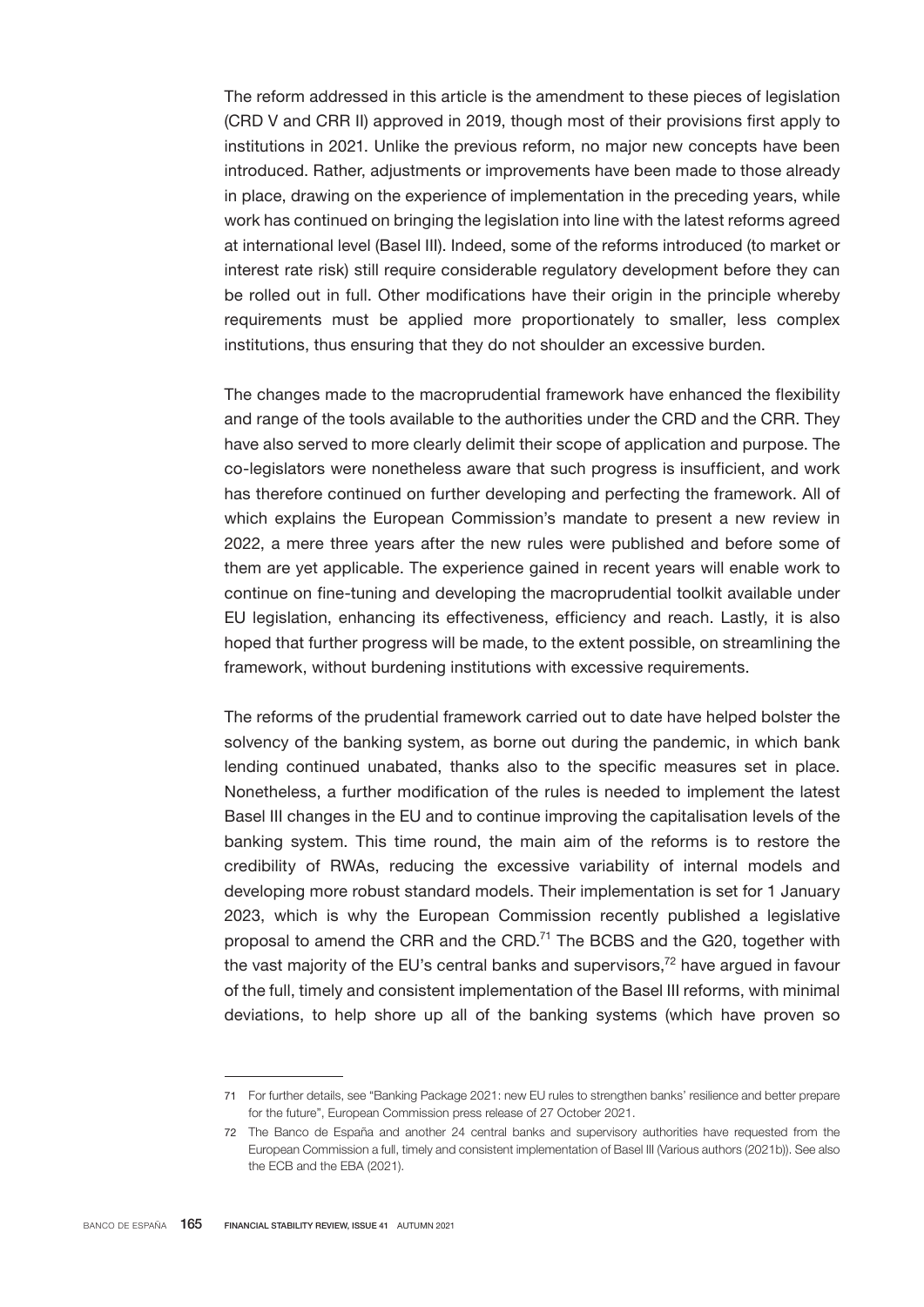interdependent), while also offering greater support to the real economy in times of crisis.

As for the review of the resolution framework, experience has shown that an absence of effective solutions for certain categories of institutions within the banking crisis management framework has been addressed in various ways, depending on the domestic regime in place, thus raising doubts as to their consistency and suggesting the need for improvement. The restrictive approach to assessments of public interest as a prerequisite for resolution and the difficulties in accessing funding encourage the use of parallel instruments and government support outside of resolution. The existence of different national insolvency proceedings generates discrepancies in the outcomes for shareholders and creditors across Member States. There are also differences as regards the possibility of using deposit guarantee schemes for such purposes, as well as in the scope of depositor protection. The upshot is an uneven playing field among the different countries, and the risk of exposing taxpayers to the cost of a winding-up process. Therefore, a reform of the framework is needed to press forward with the banking union, bolster financial stability, mitigate taxpayer exposure and provide appropriate, proportionate solutions for managing and financing the failure of institutions.

Elsewhere, mechanisms must be set in place to ensure institutions are able to access liquidity post-resolution, thus enabling them to operate as normal, since the capacity of the SRF (even with the backstop) is limited.

Lastly, while this aspect is not expected to form part of the forthcoming reform, resolvability is not simply a matter of ensuring institutions maintain high levels of TLAC/MREL. A group structure based on subsidiaries with operational and financial independence reduces the risk of contagion and facilitates resolution. MPE structures must therefore be afforded non-discriminatory treatment, eliminating any incentives for increasing interconnections in cross-border groups. This aspect could be addressed in a future modification of the CRR.

12.11.2021.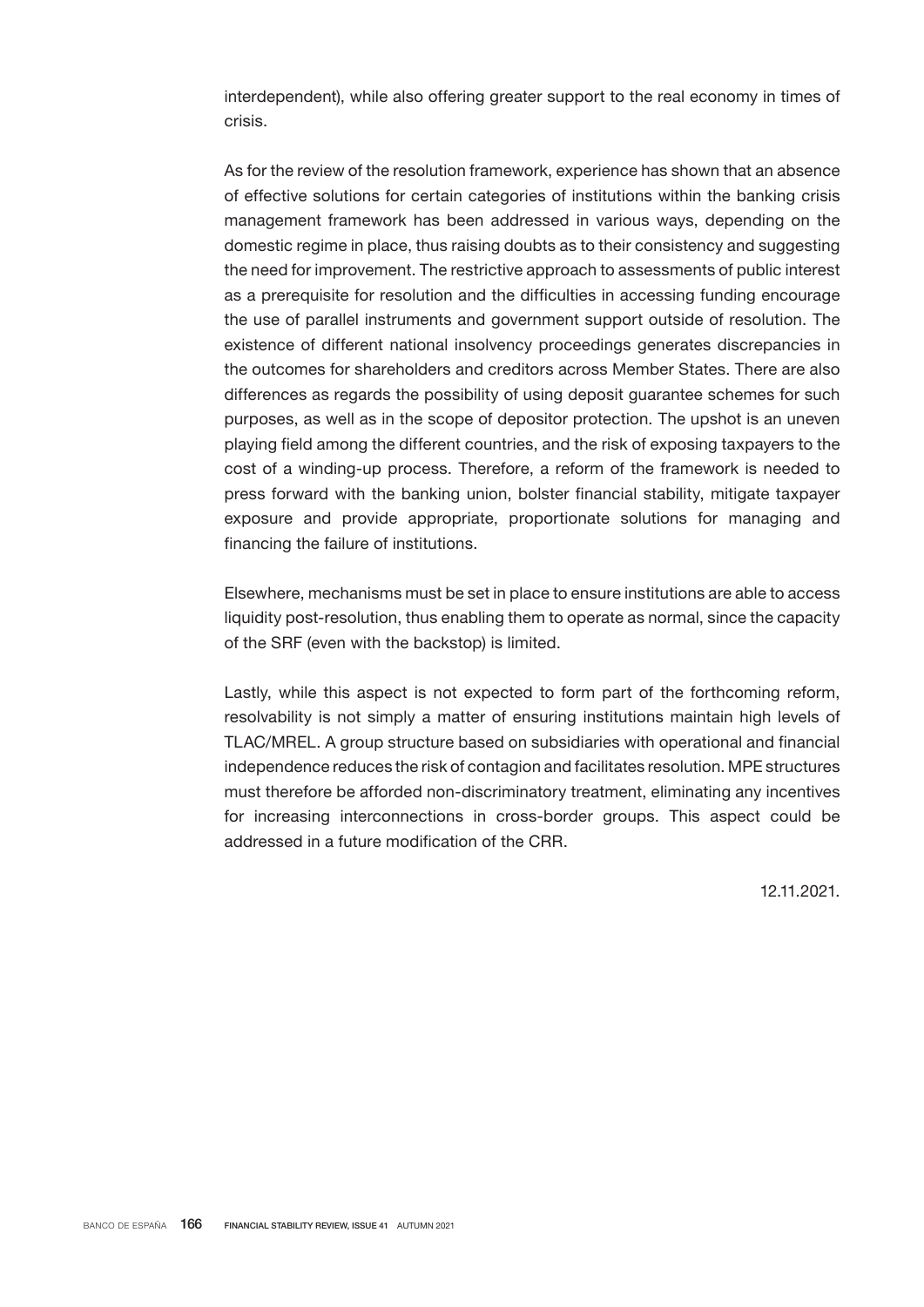#### REFERENCES

- Amamou, R., A. Baumann, D. Chalamandaris, L. Parisi and P. Torstensson (2020). *[Liquidity in resolution: estimating possible](https://www.ecb.europa.eu/pub/pdf/scpops/ecb.op250~c7a2d3cc7e.en.pdf) [liquidity gaps for specific banks in resolution and in a systemic crisis,](https://www.ecb.europa.eu/pub/pdf/scpops/ecb.op250~c7a2d3cc7e.en.pdf)* Occasional Paper No 250, European Central Bank.
- Anguren, R., L. Gutiérrez de Rozas, E. Palomeque and C. J. Rodríguez García (2020). "[The regulatory and supervisory response to](https://www.bde.es/f/webbde/GAP/Secciones/Publicaciones/InformesBoletinesRevistas/RevistaEstabilidadFinanciera/20/Regulatory_response.pdf) [the COVID-19 crisis"](https://www.bde.es/f/webbde/GAP/Secciones/Publicaciones/InformesBoletinesRevistas/RevistaEstabilidadFinanciera/20/Regulatory_response.pdf), *Financial Stability Review* No 39, November, Banco de España.

Basel Committee on Banking Supervision (BCBS) (2014). *[Supervisory framework for measuring and controlling large exposures.](https://www.bis.org/publ/bcbs283.pdf)*

Basel Committee on Banking Supervision (2017). *[Basel III: Finalising post-crisis reforms.](https://www.bis.org/bcbs/publ/d424.htm)*

- Ecofin (2010). *[Council conclusions on crisis prevention, management and resolution](https://www.consilium.europa.eu/uedocs/cms_data/docs/pressdata/en/ecofin/118266.pdf),* Meeting 3054 of the Economic and Financial Affairs Council, Brussels, 7 December.
- European Banking Authority (EBA) (2019). *[EBA advises the European Commission on the implementation of the final Basel III](https://www.eba.europa.eu/eba-advises-the-european-commission-on-the-implementation-of-the-final-basel-iii-framework) [framework](https://www.eba.europa.eu/eba-advises-the-european-commission-on-the-implementation-of-the-final-basel-iii-framework),* press release of 5 August.

European Banking Authority (2020). *[EBA Quantitative MREL Report,](https://www.eba.europa.eu/sites/default/documents/files/document_library/News and Press/Press Room/Press Releases/2020/EBA shows banks progress in planning for failure but encourages them to issue eligible debt instruments/EBA quantitative Report on MREL.pdf)* 17 February.

- European Central Bank (ECB) (2016-2021). *[Macroprudential Bulletin.](https://www.ecb.europa.eu/pub/financial-stability/macroprudential-bulletin/html/index.en.html)*
- European Central Bank and European Banking Authority (2021). ["EU implementation of outstanding Basel III reforms"](https://www.bankingsupervision.europa.eu/ecb/pub/pdf/ssm.ECB-EBA_letter_on_B3_implementation~88fdb33210.en.pdf), letter of 7 September 2021 co-signed by the Chairperson of the EBA, the Vice President of the ECB and the Chair of the Supervisory Board of the ECB.
- European Commission (2015). "[Towards the completion of the banking union",](https://eur-lex.europa.eu/legal-content/en/TXT/?uri=CELEX%3A52015DC0587) Communication from the Commission to the European Parliament, the Council, the European Central Bank, the European Economic and Social Committee and the Committee of the Regions, 24 November.
- European Commission (2019a). *[Adoption of the banking package: revised rules on capital requirements \(CRR II / CRD V\) and](https://ec.europa.eu/commission/presscorner/detail/en/MEMO_19_2129) [resolution](https://ec.europa.eu/commission/presscorner/detail/en/MEMO_19_2129) [\(BRRD / SRM\)](https://ec.europa.eu/commission/presscorner/detail/en/MEMO_19_2129).*
- European Commission (2019b). *[Report from the Commission to the European Parliament and the Council on the application and](https://ec.europa.eu/info/sites/default/files/business_economy_euro/banking_and_finance/documents/190430-report-bank-recovery-resolution_en.pdf) [review of Directive 2014/59/EU \(Bank Recovery and Resolution Directive\) and Regulation 806/2014 \(Single Resolution Mechanism](https://ec.europa.eu/info/sites/default/files/business_economy_euro/banking_and_finance/documents/190430-report-bank-recovery-resolution_en.pdf) [Regulation\),](https://ec.europa.eu/info/sites/default/files/business_economy_euro/banking_and_finance/documents/190430-report-bank-recovery-resolution_en.pdf)* 30 April.

European Commission (2020). *[Combined evaluation roadmap/inception impact assessment](https://eur-lex.europa.eu/legal-content/EN/TXT/PDF/?uri=PI_COM:Ares(2020)3320999&from=EN),* 10 November.

- European Systemic Risk Board (ESRB) (2020). *[A Review of Macroprudential Policy in the EU in 2019, Special Feature A: The ESRB](https://www.esrb.europa.eu/pub/pdf/reports/review_macroprudential_policy/sfa_4~ea618a97e4.en.pdf) [as a coordination and notification hub under CRD V and CRR](https://www.esrb.europa.eu/pub/pdf/reports/review_macroprudential_policy/sfa_4~ea618a97e4.en.pdf) II.*
- Ferreira, E. (2019). *[Banking Union: Crossing an Unstable Bridge](https://www.bportugal.pt/sites/default/files/anexos/documentos-relacionados/intervpub20170704.pdf),* speech delivered at the CIRSF Annual International Conference, Lisbon, 4 July.
- Hernández de Cos, P. (2021). *[Basel III implementation in the European Union](https://www.bde.es/f/webbde/GAP/Secciones/SalaPrensa/IntervencionesPublicas/Gobernador/Arc/Fic/09-10-21_gob_Eurofi.pdf),* speech delivered on a Eurofi panel, Ljubljana, 10 September.
- Ibáñez, J. and B. Domingo (2013). "[La transposición de Basilea III a la legislación europea",](https://www.bde.es/f/webbde/GAP/Secciones/Publicaciones/InformesBoletinesRevistas/RevistaEstabilidadFinanciera/13/Noviembre/Fic/ref2013253.pdf) *Financial Stability Review* No 25, November, Banco de España.
- Restoy, F. (2018). *[Bail-in in the new bank resolution framework: is there an issue with the middle class?](https://www.bis.org/speeches/sp180323.htm),* speech at the IADI-ERC International Conference, Resolution and deposit guarantee schemes in Europe: incomplete processes and uncertain outcomes, Naples, 23 March.
- Restoy, F. R. Vrbaski and R. Walters (2020). ["Bank failure management in the European banking union: What's wrong and how to](https://www.bis.org/fsi/fsipapers15.htm) [fix it"](https://www.bis.org/fsi/fsipapers15.htm), Occasional Paper No 15, Financial Stability Institute.
- Sotelo, F. (2021). "A proposal to funding crisis management in deposit taking institutions"*,* seminar organised by the Banca d'Italia, "[The crisis management framework for banks in the EU. How can we deal with the crisis of small and medium-sized banks?](https://www.bancaditalia.it/pubblicazioni/collana-seminari-convegni/2021-0024/n-24_The_crisis_management_framework_for_banks_in_the_EU.pdf?language_id=1)" 15 January.
- Various authors (2021a). "[Macroprudential policy in Spain; institutions and instruments](http://www.revistasice.com/index.php/ICE/issue/view/774)", *Información Comercial Española* No 918, 26 February.
- Various authors (2021b). *[The EU should stick to the Basel III agreement](https://www.bde.es/f/webbde/GAP/Secciones/SalaPrensa/Noticias Ultima Hora/Fich/carta_basilea.pdf)*, letter of 7 September signed by the central banks and banking supervisory authorities of Austria, Belgium, Bulgaria, Croatia, the Czech Republic, Estonia, Greece, Ireland, Italy, Latvia, Lithuania, Malta, the Netherlands, Poland, Portugal, Slovakia, Slovenia, Spain and Sweden.